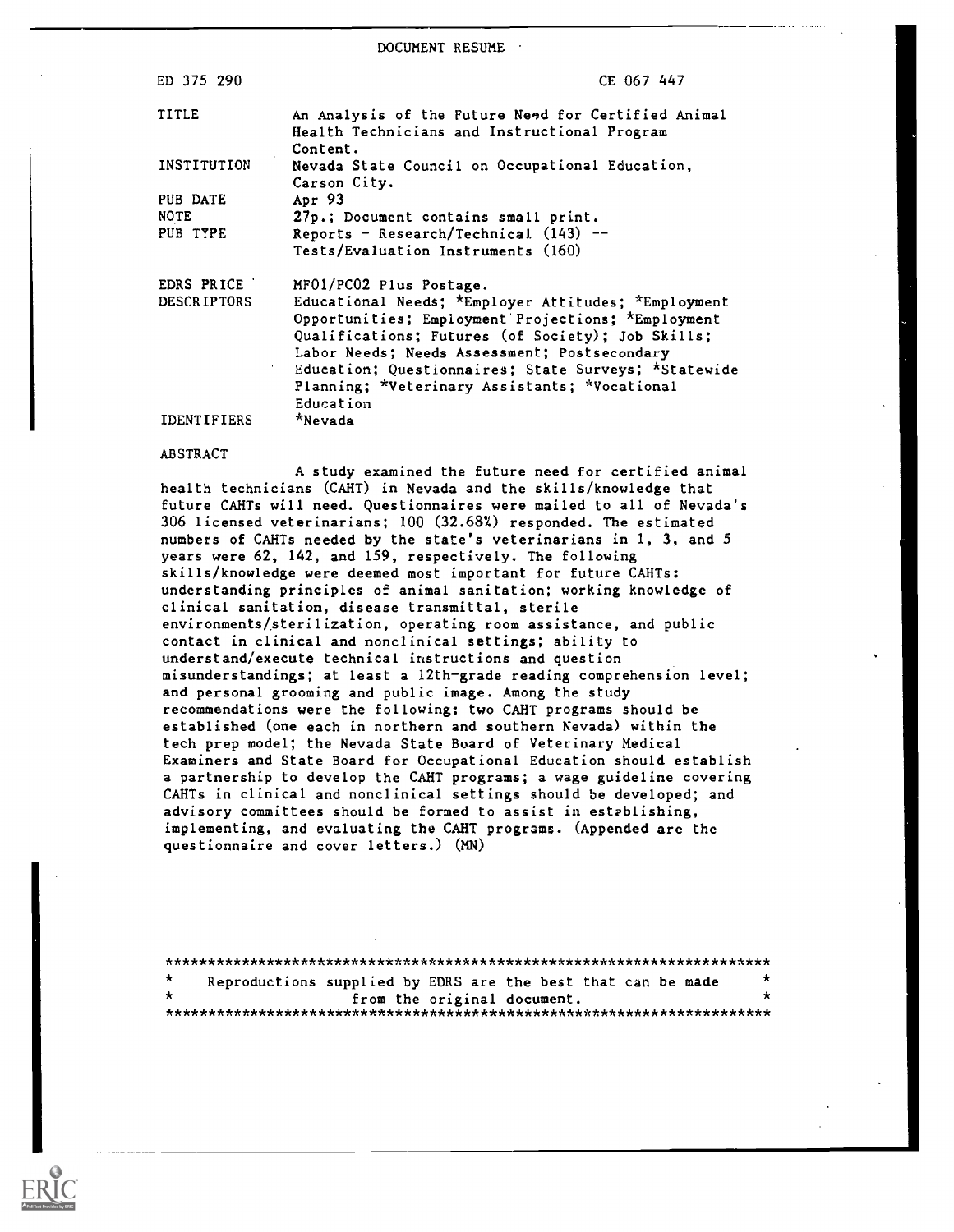ED 375 290

# An Analysis of The Future Need for Certified Animal Health Technicians and Instructional Program Content

April 1993



 $\mathcal{L}$ J Ý.  $067$  $\zeta$ 

U.S. DEPARTMENT OF EDUCATION<br>Office of Educational Research and Improvement<br>EDUCATIONAL RESOURCES INFORMATION CENTER (ERIC) his document has been reproduced as received from the person or organization originating it.

Minor changes have been made to improve reproduction quality.

 $\bullet$ Points of view or opinions stated in this document do not necessarily represent official OERI position or policy.

"PERMISSION TO REPRODUCE THIS MATERIAL HAS BEEN GRANTED BY

2 TO THE EDUCATIONAL RESOUR<br>INFORMATION CENTER (ERIC)." TO THE EDUCATIONAL RESOURCES

÷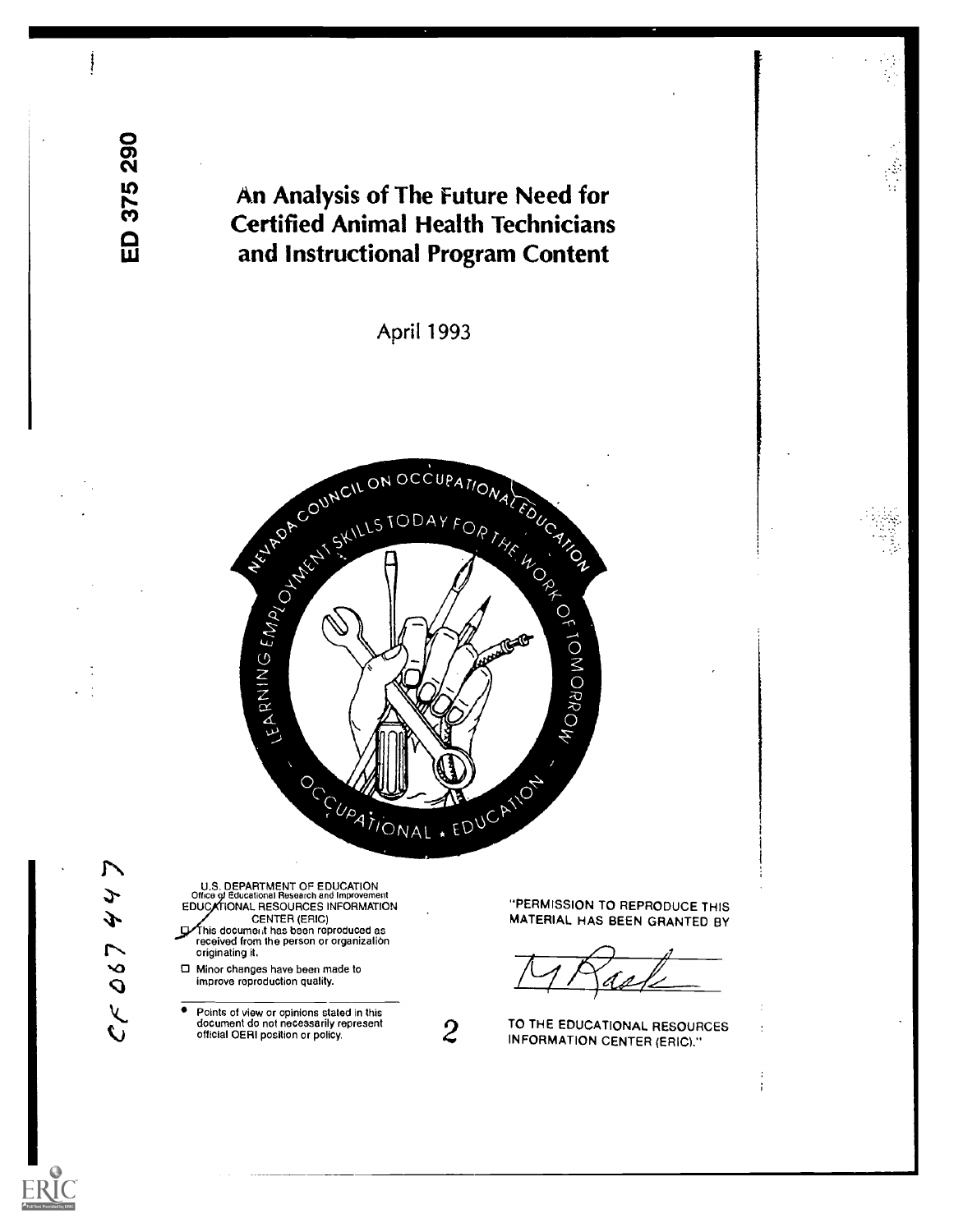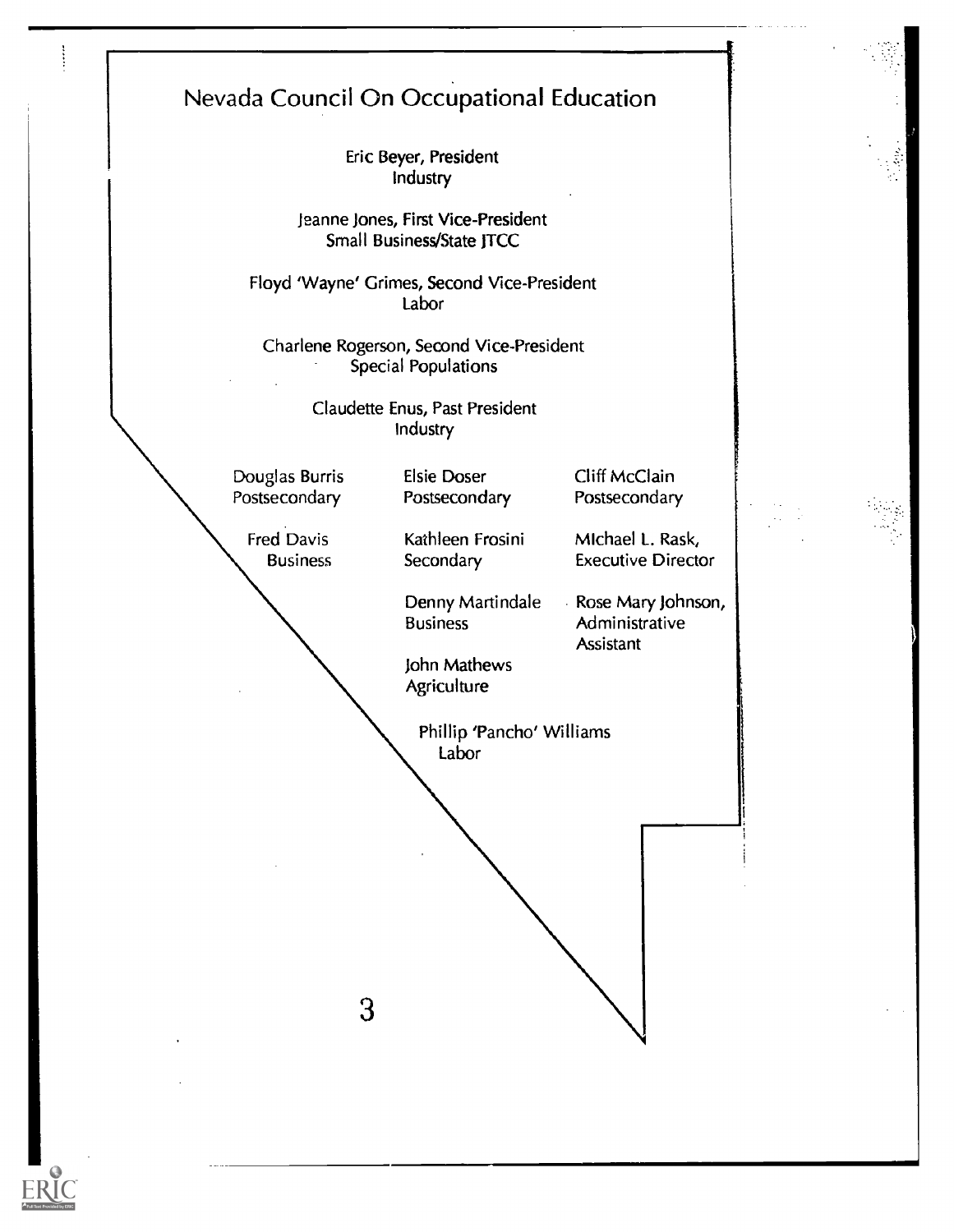AN ANALYSIS OF THE FUTURE NEED FOR CERTIFIED ANIMAL HEALTH TECHNICIANS AND INSTRUCTIONAL PROGRAM CONTENT

APRIL 1993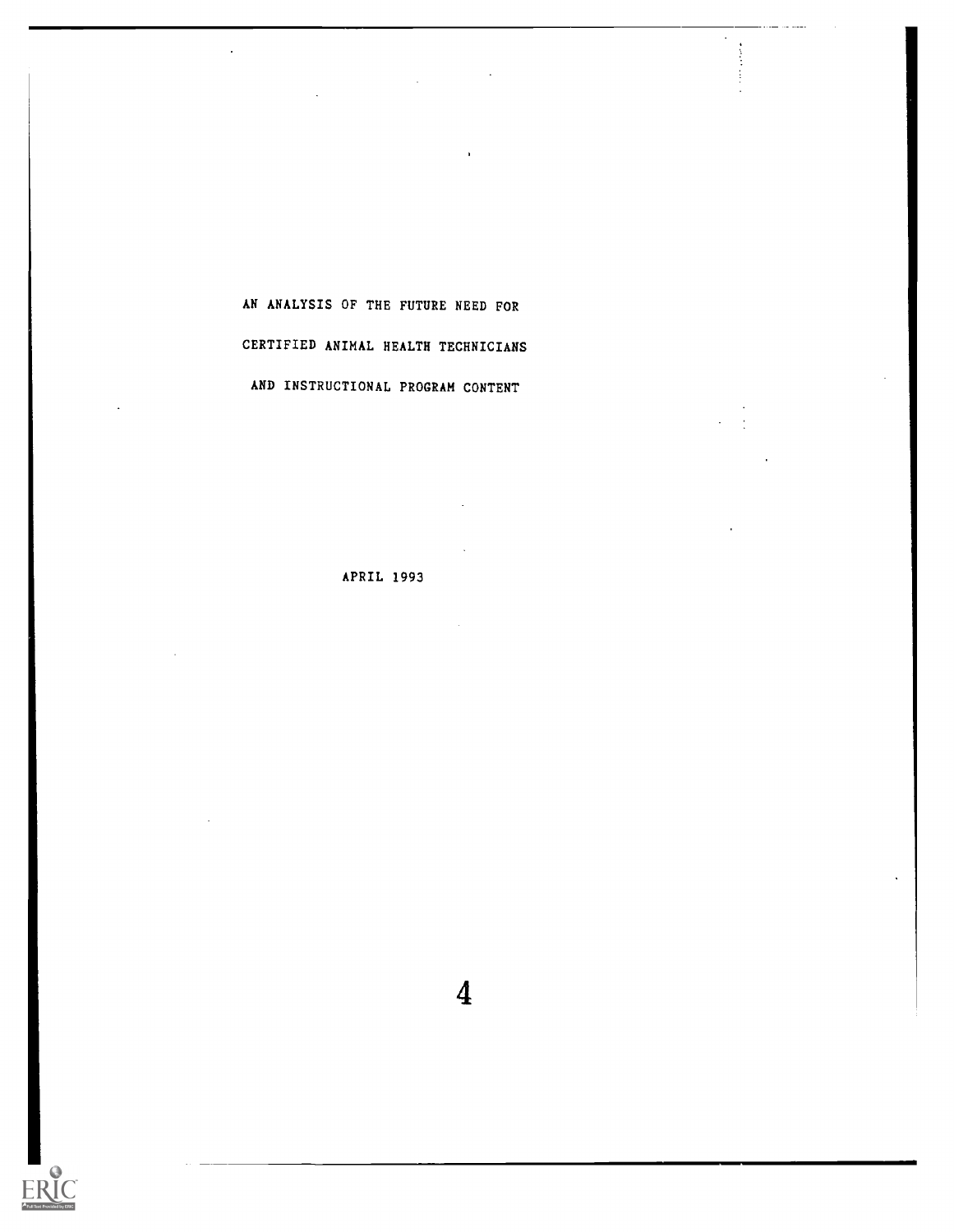#### AN ANALYSIS OF THE FUTURE NEED FOR CERTIFIED ANIMAL HEALTH TECHNICIANS AND INSTRUCTIONAL PROGRAM CONTENT

 $\bar{\mathcal{A}}$ 

 $\sim 10^7$ 

 $\mathbf{r}$ 

**CONTRACTOR** 

 $\vdots$ 

 $\vdots$ 

 $\mathcal{L}$ 

# TABLE OF CONTENTS

| DEVELOPMENT OF THE SURVEY INSTRUMENT Page 2 |  |
|---------------------------------------------|--|
|                                             |  |
| SURVEY RESPONSE SUMMARY BY QUESTION Page 3  |  |
|                                             |  |
|                                             |  |
|                                             |  |

 $\overline{\phantom{a}}$ 

5

 $\mathbf{i}$ 

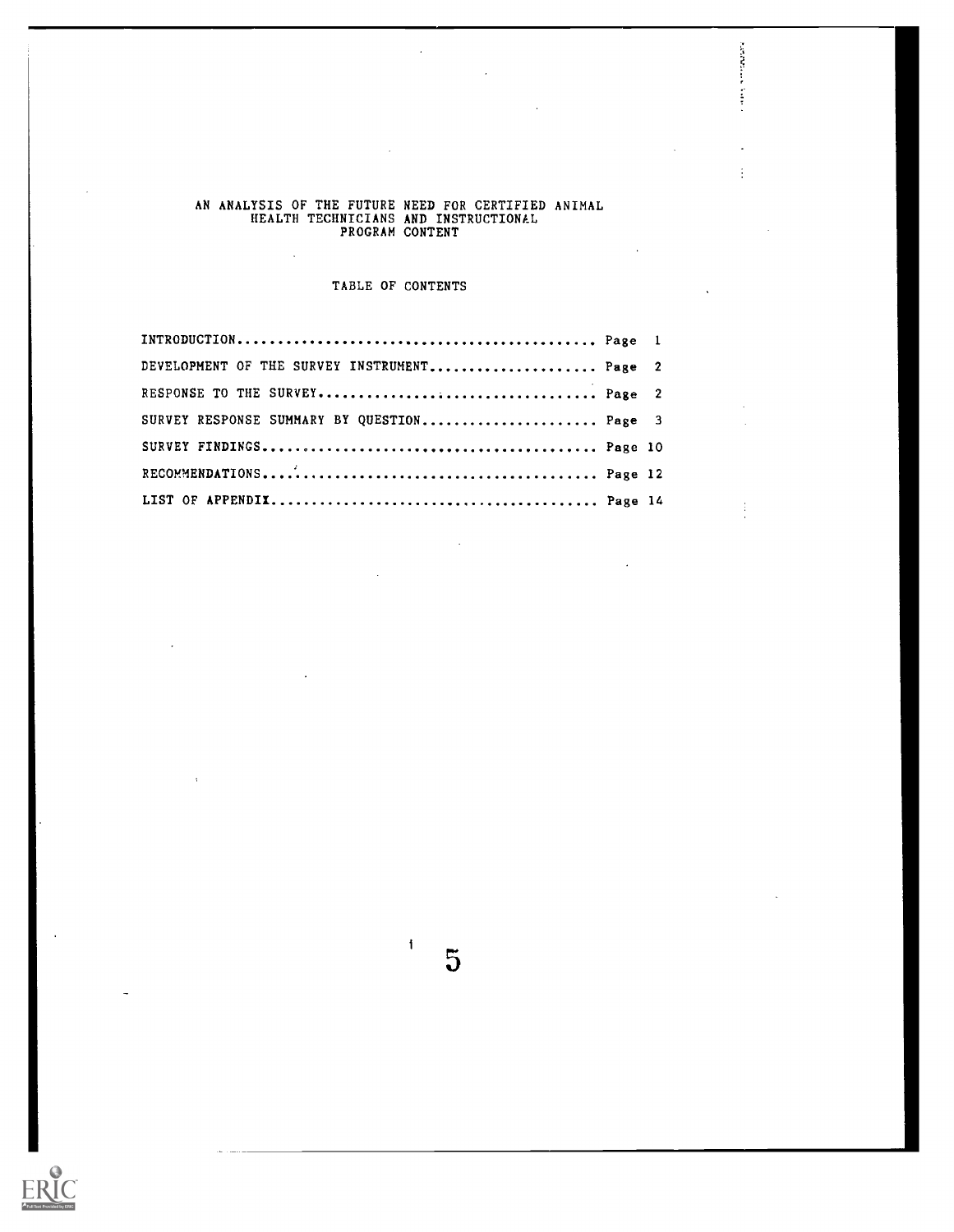#### AN ANALYSIS OF THE FUTURE NEED FOR CERTIFIED ANIMAL HEALTH TECHNICIANS AND INSTRUCTIONAL PROGRAM CONTENT

### INTRODUCTION

March 1991, the Nevada Council on Occupational Education conducted extensive discussion on the topic of identification for<br>potential programs which would best be designed around a potential programs which would best be designed around a<br>Tech-Prep model. The Council is charged by the Carl D. Perkins Vocational and Applied Technology Education Act with proposing methods by which the private sector may improve the programs offered through occupational education.

Prior to the discussions on Tech-Prep and private sector involvement, the Council had been contacted by Dr. Robert Gorrindo, a member of the Veterinary Board of Examiners, regarding the future of possible programs to prepare Animal Health Technicians. After several months of discussion between Council staff and Dr. Gorrindo, it was agreed that through Dr. Gorrindo, the Council and the State of Nevada Board of Veterinary Medical Examiners would enter into a joint venture to analyze the need for Animal Health Technicians.

THE GOALS FOR THE COUNCIL WERE AS FOLLOWS:

- 1. TO MODEL A PROCESS FOR THE ESTABLISHMENT OF JOINT VENTURES BETWEEN PROFESSIONAL ORGANIZATIONS AND THE EDUCATIONAL COMMUNITY;
- 2. TO MODEL A PROCESS FOR THE DEVELOPMENT OF PROGRAMS DESIGNED AROUND THE IDENTIFIED NEEDS OF THE PRIVATE SECTOR:
- 3. TO DEVELOP A MODEL INSTRUMENT FOR REPLICATION WITH OTHER PROFESSIONAL ORGANIZATIONS; and
- 4. TO IDENTIFY A POTENTIAL AREA OF STUDY WHICH COULD BE IMPLEMENTED UNDER THE GUIDELINES OF THE TECH-PREP SECTION OF THE CURRENT VOCATIONAL EDUCATION LEGISLATION.

THE GOALS FOR THE VETERINARY BOARD WERE AS FOLLOWS:

6

TO IDENTIFY THE CURRENT UTTLIZATION LEVEL OF ANIMAL HEALTH TECHNICIANS IN NEVADA;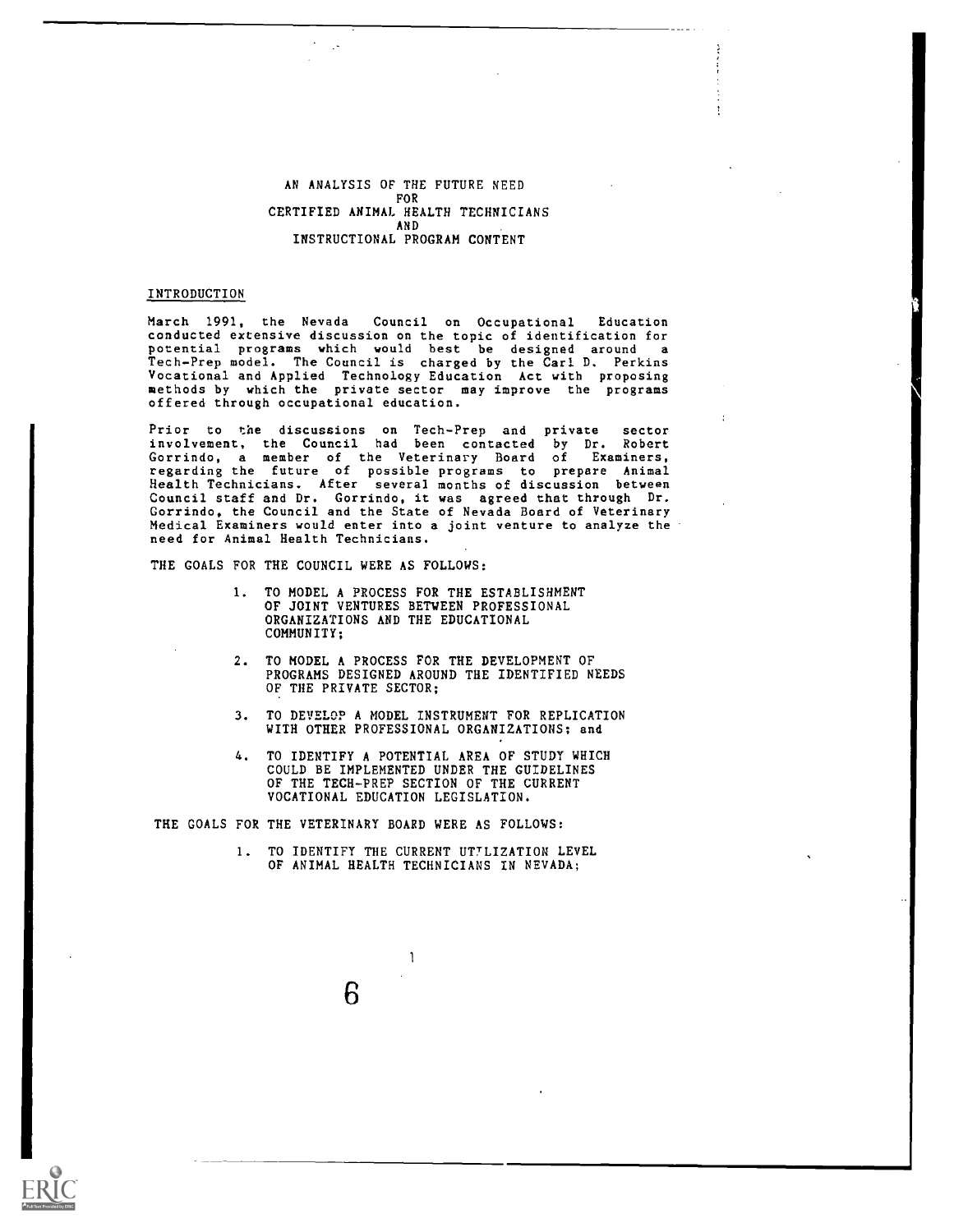2. TO IDENTIFY THE FUTURE NEEDS OF THE VETERINARY COMMUNITY FOR PROFESSIONALLY PREPARED ANIMAL HEALTH SUPPORT STAFF;

**Bandar** 

- 3. TO IDENTIFY THE SKILLS AND COMPETENCIES NEEDED TO EFFECTIVELY AND ECONOMICALLY FUNCTION AS AN ANIMAL HEALTH TECHNICIAN;
- 4. TO IDENTIFY THE INSTRUCTIONAL STRUCTURE NECESSARY TO MAXIMIZE THE STUDENTS EDUCATIONAL PREPARATION;
- 5. TO IDENTIFY THOSE VETERINARIANS WHO WERE WILLING TO PARTICIPATE IN A TRAINING EFFORT; and
- 6. TO DETERMINE IF THE ANIMAL HEALTH COMMUNITY WAS WILLING TO PAY A PROGRAM COMPLETER AT A LEVEL REFLECTIVE OF THE EDUCATION THEY WOULD HAVE COMPLETED.

# DEVELOPMENT OF THE SURVEY INSTRUMENT

Working jointly, Council staff and Dr. Gorrindo, identified the key issues to be addressed in the survey instrument. The initial draft of the survey instrument was reviewed by David Hoggard Jr., Director of Occupational Education Southern Nevada Community College, Bill Trabert. State Director of Adult and Occupational Education, and his staff. After modifications were made to the survey, the instrument was submitted to representatives of the State Board of Examiners for verification and modification. (see appendix A)

After having developed the survey, a cover letter was drafted from the Board of Examiners to each licensed veterinarian in the State. (see appendix B) The distribution and follow-up of the survey instrument was handled solely by the members and staff of the Board of Examiners.

# RESPONSE TO THE SURVEY

On August 2, 1992, Reenie E. Whitney of the Board of Examiners office submitted a preliminary report to Dr. Gorrindo on the progress being made. (see appendix C). At the time of the preliminary report, 84 of 306 licensed veterinarians had responded to the survey.

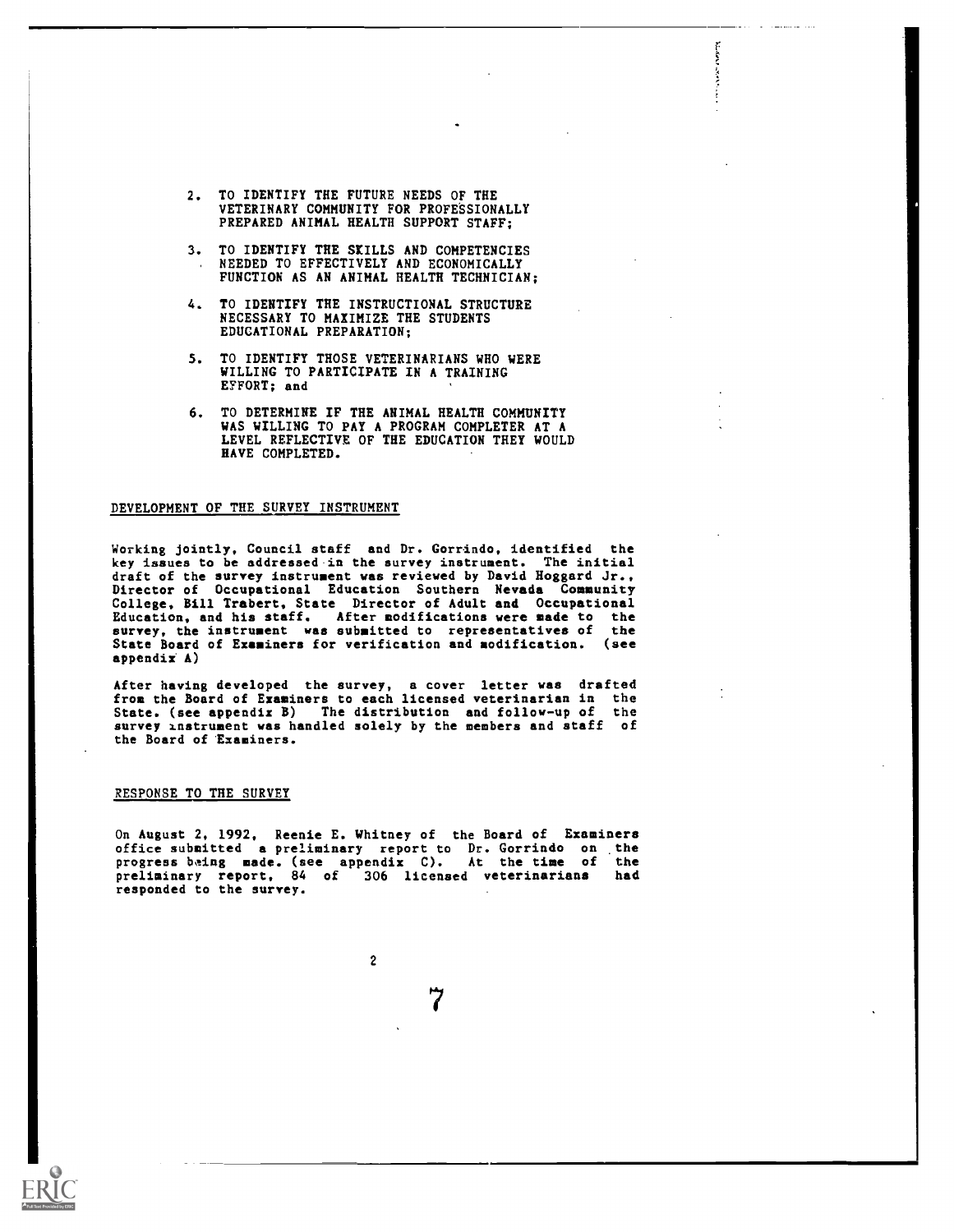On October 12, 1992, the number of responses reached a total of 100, which represented a 32.68Z return rate. THE STATE OF NEVADA BOARD OF VETERINARY MEDICAL EXAMINERS RUST BE COMMENDED FOR THEIR COMMITMENT TO GATHERING THE DATA NECESSARY TO DEMONSTRATE RELIABILITY.

# SURVEY RESPONSE SUMMARY BY QUESTION

Page 1 Question 1 How many Animal Health Technicians do you currently employ? Response Number of times response was given 0 50 1 19 2 18 3 5 3.5 1 4 3 4.5 1 N/A 3 Total number of AHTs currently employed  $\equiv$  82 Page 1 Question 2(a) Given your current rate of client growth, how many AHTs will you need in 1 year? Response Number of times respcnse was given 0 13 1 38 2 22 3 11 4 6 5 1 N/A 2 No Response ................................ Total 1993 need for AHTs  $144$ <br>Less current AHTs  $-82$ Less current AHTs Total one year demand increase 62

3

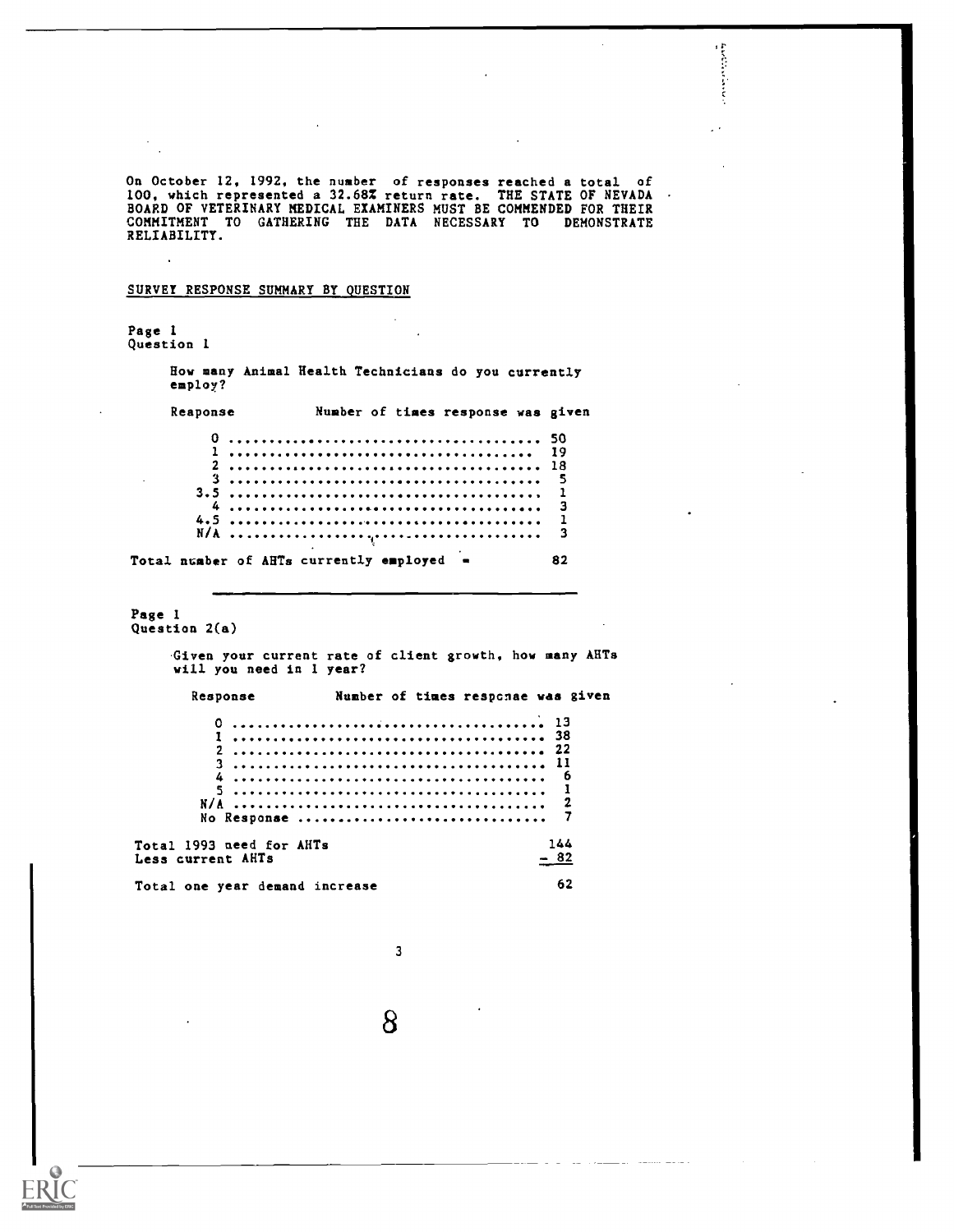Page 1 Question 2(b) Given your current rate of client growth, how many AHTs will you need in 3 years? Response Number of times response was given 0 6 <sup>1</sup> 25 24 3 11 4 11 5 2 6 11 N/A 2 No Response 17 Total need for AHTs by 1995 224 Total number of AHTs currently  $-82$ Total three year demand increase 142 Page 1 Question 2(c) Given your current rate of client growth, how many.AHTs will you need in 5 years? Response Number of times response was given 0 5 1 11 2 24 3 23 4 14 5 4 6 2 7 1 8 1 N/A 2

F

 $\ddot{\phantom{a}}$ 

No Response 23

4

Total need for AHTs by 1997 241 Total number of AHTs currently  $-82$ 

Total five year demand increase 159

أرابط الأيهمل التزاور الأشوة الماستثنائا مهردوا بتراجع والجامع يتعامد تعديد متحما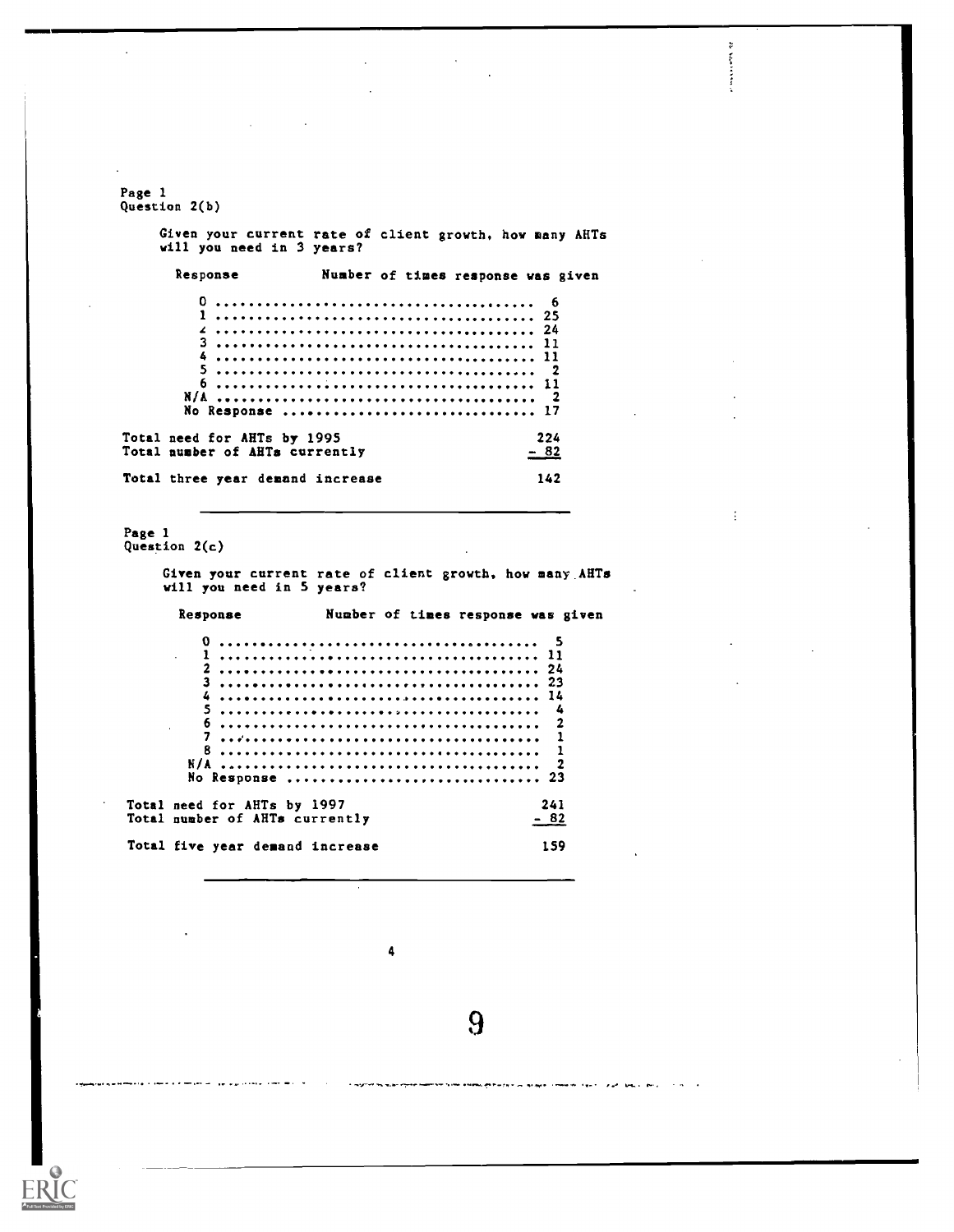Page 1-3

Skills and Knowledge for Consideration

Interpretively, any mean score greater. than 2.0 can be considered to be very important in the preparation of an Animal Health Technician. Any mean score between 2.0 and 2.5 is important for training, and any score greater than 2.5 but less than 3.0 would be nice to include, but is not necessary for the success of the program.

Skills with mean response scores between 1.0 and 1.5

Understanding of the principles of animal sanitation.

Working knowledge of clinical sanitation.

Working knowledge of disease transmittal.

Working knowledge of a sterile environment and sterilization.

Ability to lister to technical instructions, question misunderstanding, and execute instructions.

Working knowledge of operating room assistance.

Reading and comprehension level of at least the 12th grade.

Personal grooming and public image.

A working knowledge of public contact in a clinical and nonclinical setting.

Skills with mean response scores from 1.5 to 2.0

Working knowledge of clinical equipment maintenance.

Working knowledge of clinical supplies control and record keeping.

Understanding of commonly recurring husbandry practices for pets.

Functional use of commonly used terms in veterinary medicine.

Understanding of common office procedures.

5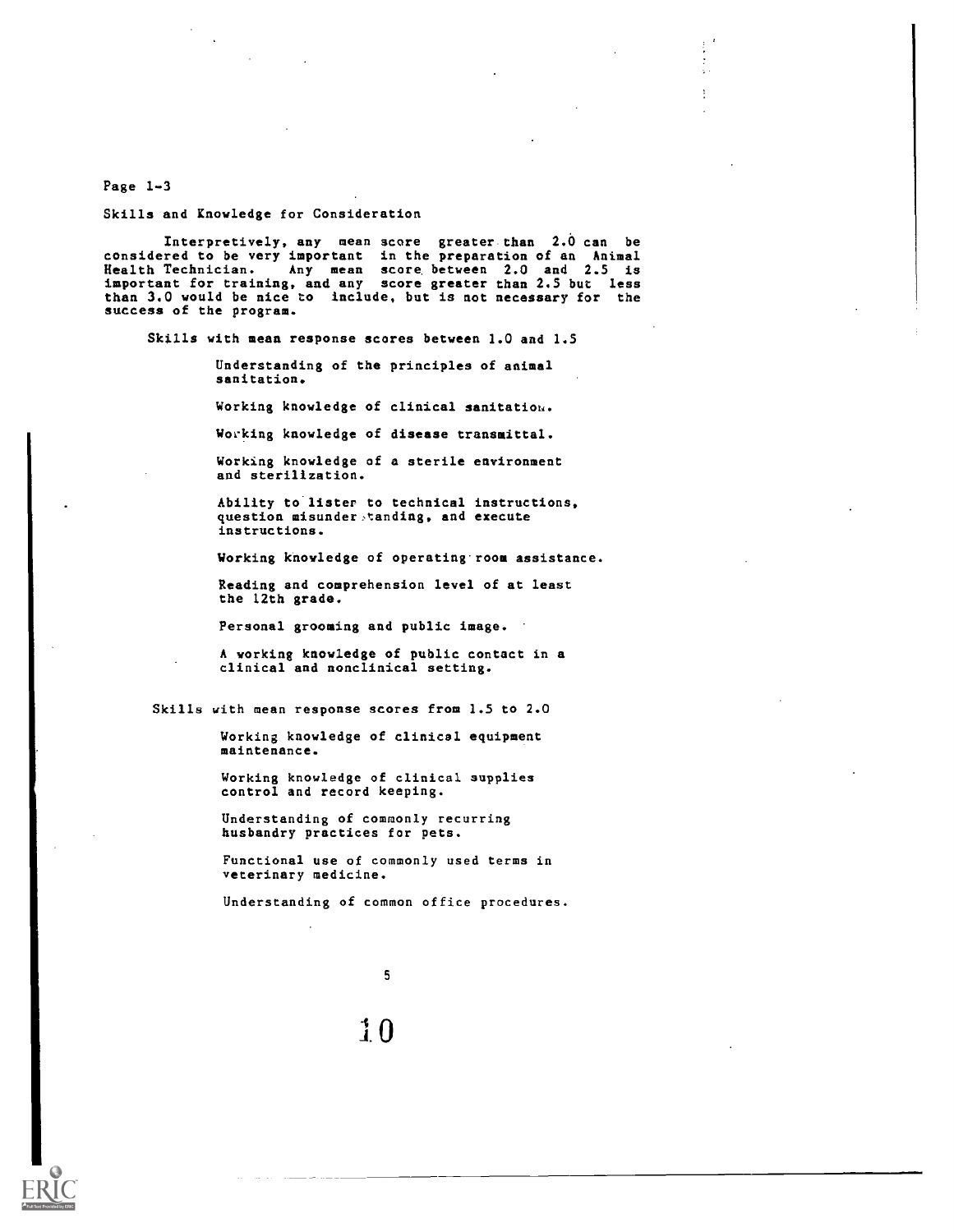Working knowledge of animal health record keeping principles and practices.

Understanding of contaminated waste materials disposal.

Working knowledge of animal confinement principles.

Working knowledge of operating room procedures.

A working reference for becoming a member of a vorkteam.

Understanding state and federal laws relating to the responsibilities of an AUT.

Data input and retrieval skills level on commonly used computer equipment.

Working knowledge of specimen preservation.

Working knowledge of specimen labeling and records.

Understanding of basic chemistry as related to the animal industry.

Understanding the basics of animal nutrition.

Skills with mean response scores from 2.0 to 2.5

Working knowledge of the metric system of weights and measures.

Mathematic skills to the level of fraction conversion to decimals and decimal multiplication and division.

Care. and maintenance of x-ray equipment and room.

Skills with mean response scores from 2.6 to 3.0

Understanding of commonly recurring husbandry practices for non-pets (i.e. horses, sheep, swine, cattle) populations.

Working knowledge of laboratory animal maintenance and care.



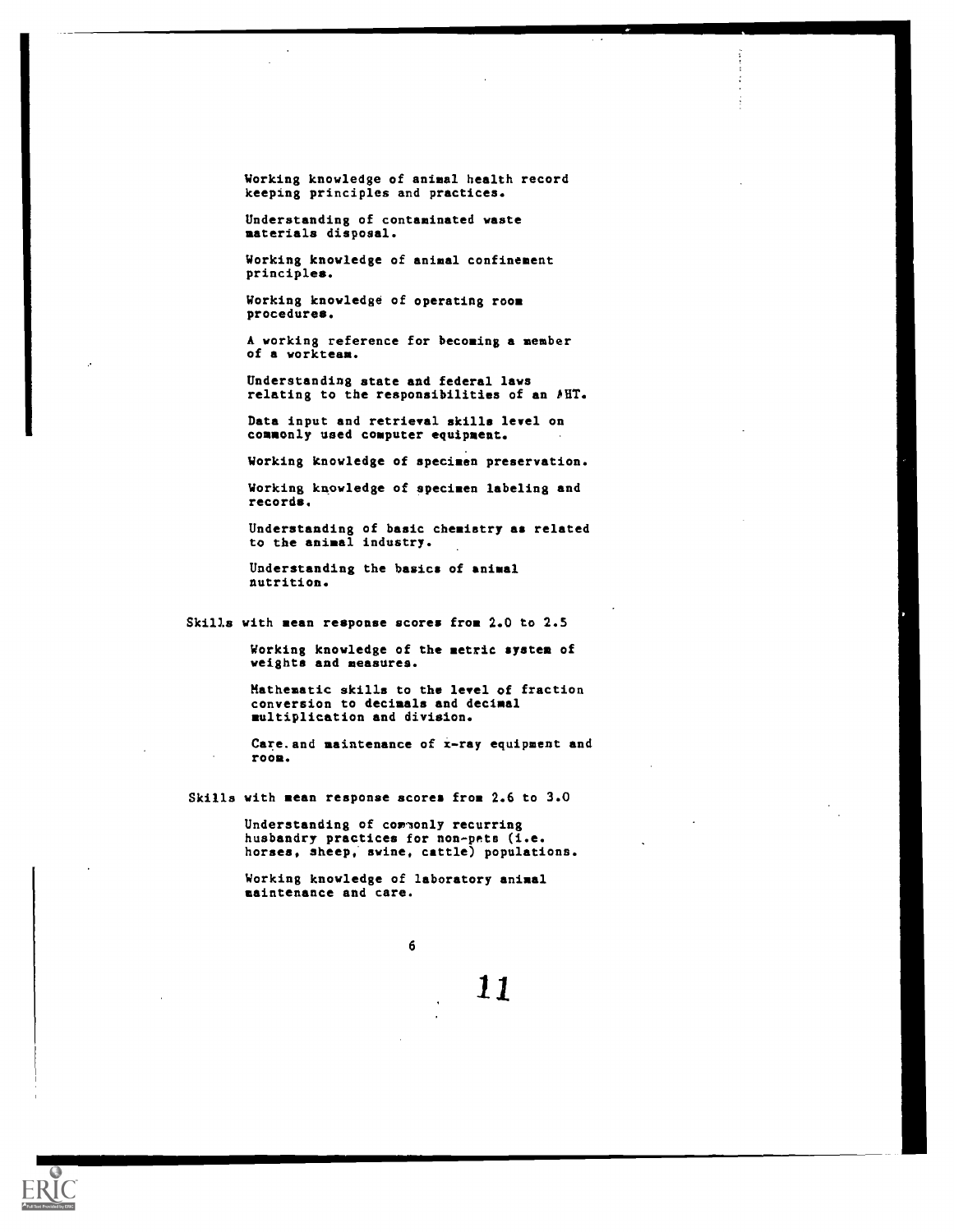# Page 3

 $\ddot{\phantom{a}}$ 

 $\mathcal{L} = \frac{1}{2} \sum_{i=1}^{n} \frac{1}{2} \sum_{i=1}^{n} \frac{1}{2} \sum_{i=1}^{n} \frac{1}{2} \sum_{i=1}^{n} \frac{1}{2} \sum_{i=1}^{n} \frac{1}{2} \sum_{i=1}^{n} \frac{1}{2} \sum_{i=1}^{n} \frac{1}{2} \sum_{i=1}^{n} \frac{1}{2} \sum_{i=1}^{n} \frac{1}{2} \sum_{i=1}^{n} \frac{1}{2} \sum_{i=1}^{n} \frac{1}{2} \sum_{i=1}^{n} \frac{1}{2} \sum$ 

 $\frac{1}{\sqrt{2}}$  ,  $\frac{1}{\sqrt{2}}$  ,  $\frac{1}{\sqrt{2}}$  ,  $\frac{1}{\sqrt{2}}$ 

Should the training of AHTs include both classroom and internship (clinical/field) experiences?

Response Number of times response was given Yes 98 No 2

<u> Indonesia de la Pinan</u>

# Page 3

If you believe that AHT Training should include internship; what should be the ratio of classroom to internship?

Response Number of times response was given

| 1 S Z      | to. | 80Z        |                  |   |
|------------|-----|------------|------------------|---|
| 25Z        |     | to 75%     |                  | 2 |
| 30Z        | to. | 70Z        |                  |   |
| 35X        | to. | 65Z        |                  | 2 |
| 40Z        |     | to 60Z     |                  | 2 |
| 50% to 50% |     |            |                  |   |
|            |     |            |                  |   |
| 60Z.       | to. | 40Z        |                  | 6 |
| 65X to     |     | 35Z        |                  | 2 |
|            |     |            | 66.66% to 33.33% |   |
|            |     | 67X to 33X |                  |   |
| 70Z to     |     | 30Z        |                  | 5 |
|            |     | 25Z        |                  |   |
| 75% to     |     |            |                  |   |
| 80X to     |     | 20Z        |                  |   |
| 85X to     |     | 152        |                  |   |
| 90I to     |     | 10Z        |                  | s |
| 95X to     |     | 57         |                  | 1 |
|            |     |            |                  |   |
| $100\%$ to |     | -0Z        |                  | 1 |
|            |     |            | No Response      | 2 |

MOST COMMONLY OCCURRING RESPONSES:

75% CLASSROOM/25% INTERNSHIP 50% CLASSROOM/50% INTERNSHIP

MEDIAN RESPONSE:

67% CLASSROOM/33% INTERNSHIP

RELATIVE CALCULATED MEAN RESPONSE:

71% CLASSROOM/29% INTERNSHIP

7

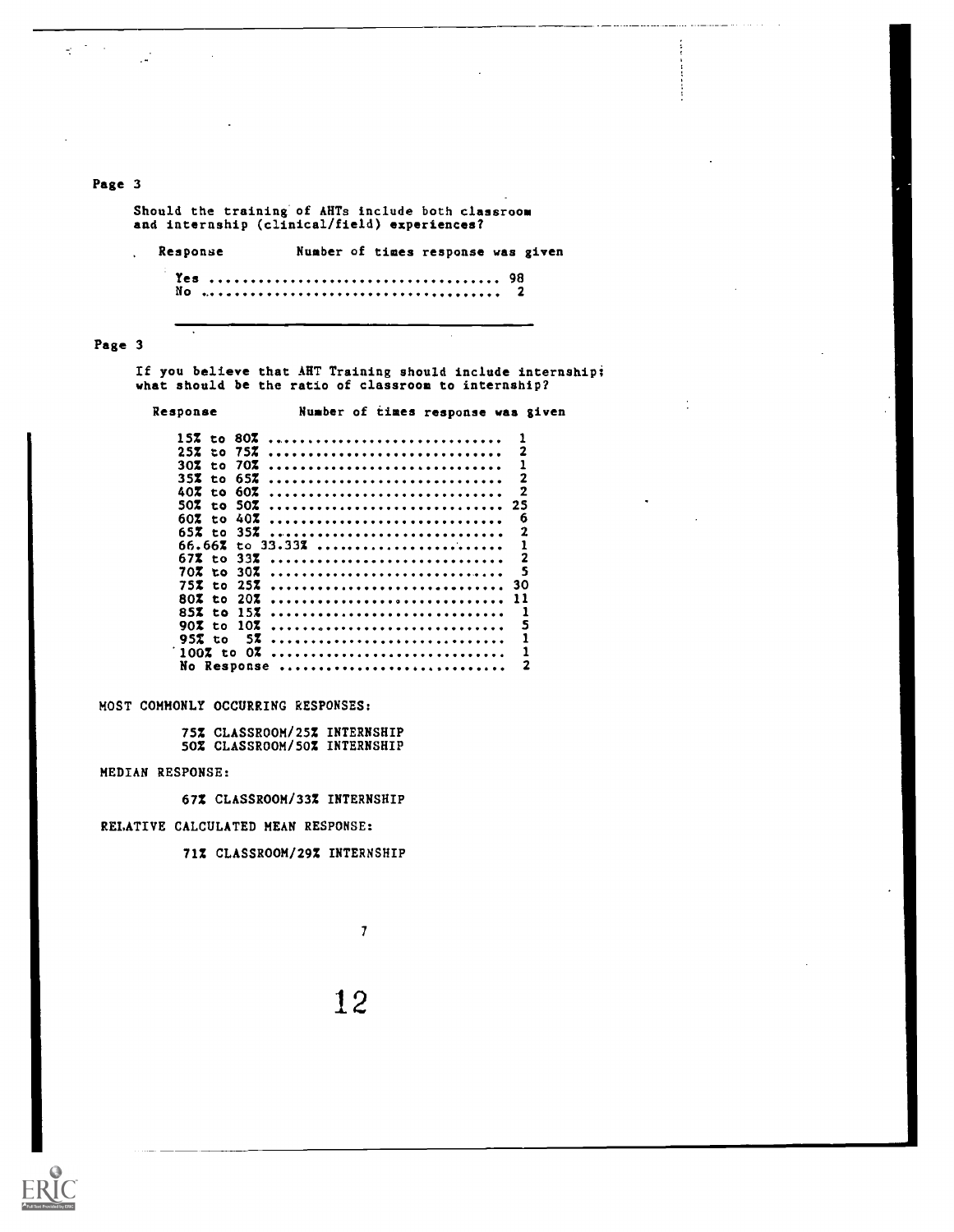\* SPECIAL NOTATION:  $72.49\%$  of all responses fell between  $75\frac{7}{25}\frac{25\%}{250}\$  and  $50\frac{7}{50}\frac{7}{25}\%$ 

Page 3

How many hours should be included in an AHT training program?

\* SPECIAL NOTATION:

This question was inappropriately composed to yield a uniform answer or result in information which could be interpreted with any assurance of accuracy,

There were some responses which were made that are noteworthy. The responses which were interpretable are as follows:

- 13 individuals responded that the program should be a two-year program at a Community College.
- 2 respondents said this should be a 1- or 2-year program.
- 4 persons responded that the program should be 60 to 80 semester credits.
- 1 individual responded standard as to other learning institutions.
- 1 person responded 2.' years. while a second said 30 months.
- 32 individuals responded to the hours question with responses ranging from 18 to 320.
- 9 individuals responded in a range from 500 to 2000 hours.

### Page 3

Which is more important in the training process (mark one)?

Response Number of times response was given

Internship ............................... 42 Classroom 43 Equal 11 No Response ............................... 4

 $^{8}$  13

 $\zeta_{\mathbf{k}}\omega_{\mathbf{k}}(t)$  ,  $\zeta_{\mathbf{k}}$  ,  $\zeta_{\mathbf{k}}$  ,  $\zeta_{\mathbf{k}}$ 

 $\sim 10^{-1}$ 

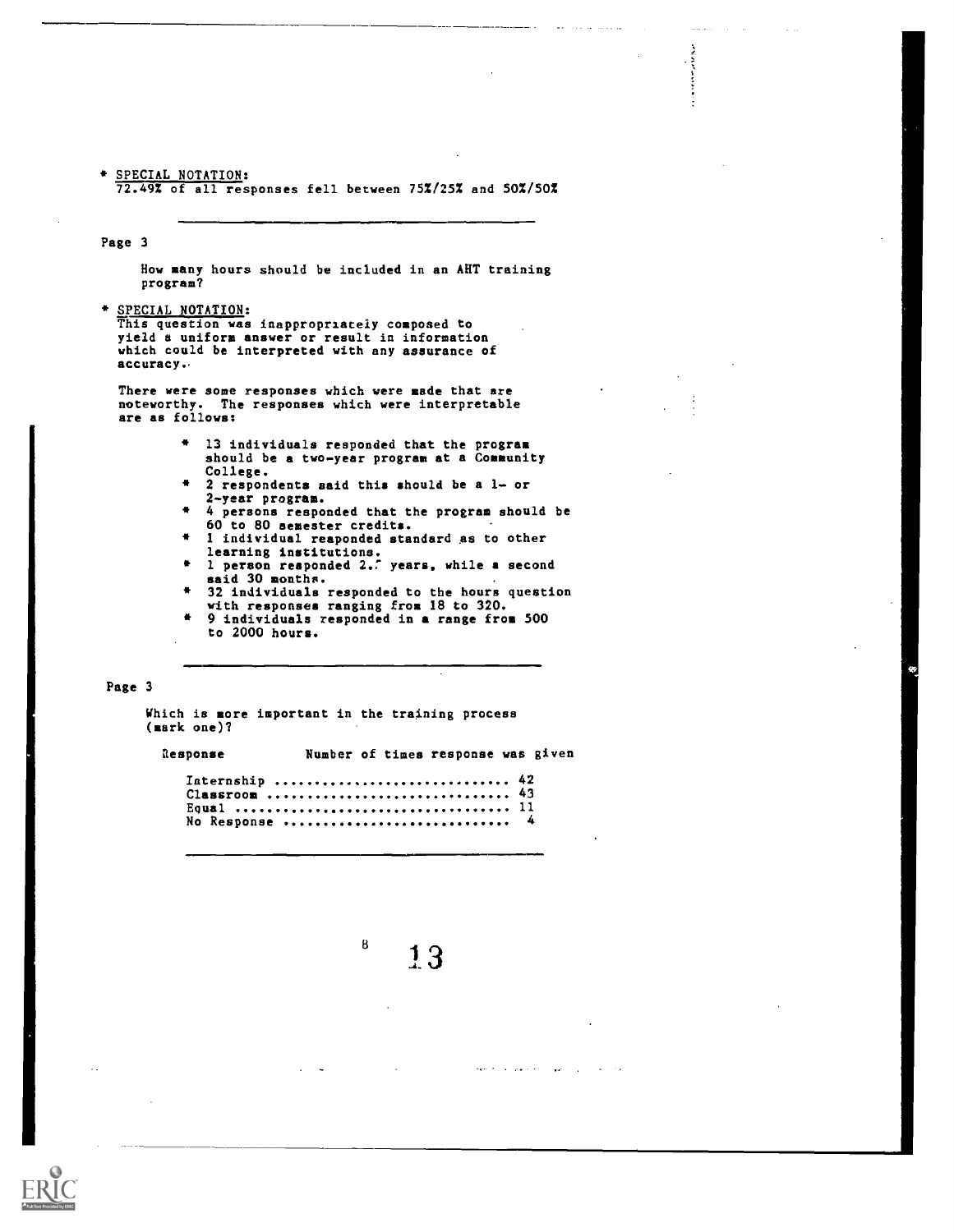If an ANT training program were established within a reasonable distance of your practice:

 $\bar{z}$ 

a. Would you agree to serve as an internship provider?

| $I$ es  81  |  |
|-------------|--|
| No          |  |
|             |  |
| No Response |  |

**Colombia** et al.

b. Would you enter into a training agreement with the association and community college which described the experiences you would provide to the student?

c. Would you agree to pay the student in training a minimum wage during the practical experience?

d. Would you be willing to serve on an advisory board which would oversee the implementation and operations of an ANT program?

| No Response  11 |  |  |  |  |  |  |  |  |  |  |  |  |  |  |  |  |  |  |
|-----------------|--|--|--|--|--|--|--|--|--|--|--|--|--|--|--|--|--|--|

#### Page 4

Given that the Association helps establish an AHT Program; what would you be willing to pay a graduate (respond in one time frame)?

Response Number of times response was given

| \$9.00-\$12.50 per hour 17 |  |
|----------------------------|--|
| Unusable Response 3        |  |
| No Response 24             |  |

9

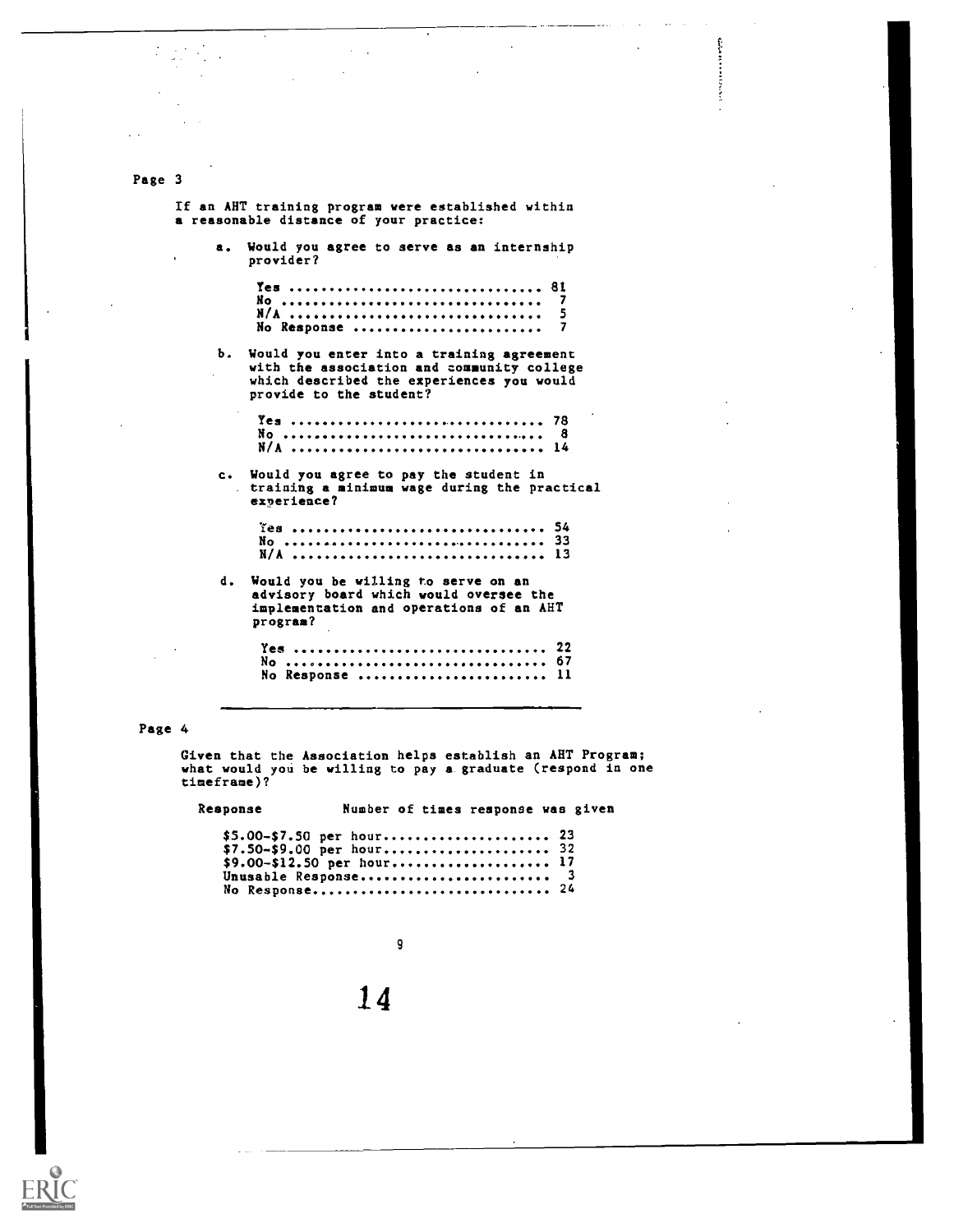(Please Note: One response was subminimum wage for Nevada---all wage statements were converted to hourly pay Lased upon a 40 hour workweek.)

**TANKS** 

Page 4 Would you be willing to enroll individuals in your current employ to either support their training or upgrade their existing skills ?  $Yes.$ 

|  |                 | $\sim$ |
|--|-----------------|--------|
|  |                 |        |
|  | No Response  14 |        |

#### SURVEY FINDINQS

 $\mathcal{L}_{\mathcal{A}}$ 

<u>5-Year Demand</u> - Currently 100 veterinarians **in Ne**vada employ 82 Animal Health Technicians (AHT4). Current population growth and practice growth for veterinarians indicate that there will **k**e a gnowing demand Con. Animal Health Technicians (ARTh). With approximately one-third of **the l**ice**nsed vets in Nev**ada nehponding, it wan pnojected that in one yean an additional 62 AHTs will **Le** nzeded, and in five years an additional 159 will **Le** needed.

7de COUNCIL DID NO7 EXTEND BEYOND THE DIRECT RESPONSES 70 PROJECT A TOTAL DEMAND FOR THE ENTIRE VETERINARIAN POPULATION. There are a vaniety of neasons that two-thinds may not have nesponded:

- $1.$  do not cunnently make use of AHTs in the practice;
- 2. the practice is motile and has no hospital lase;
- 3. the utteninanian'h pnactice haa teen limited with no expansion pnojectedt and

all of the reasons professionals do not respond to surveys.

Follow-up with the Department of Lator, Bureau of Lator Statistics, yielded vital information on the replacement needs 4on panapno4ehhionalh in pnivate-pno4ehhional pnactice. The national avenage of neplacement needs fon panapnofessionals is 17.3% across the nation. PROJECTING A TOTAL DEMAND OF 241 AHTs By THE YEAR 1997, TRE STAFF REPLACEMENT DEMAND MILL BE 42 INDIVIDUALS PER YEAR.

10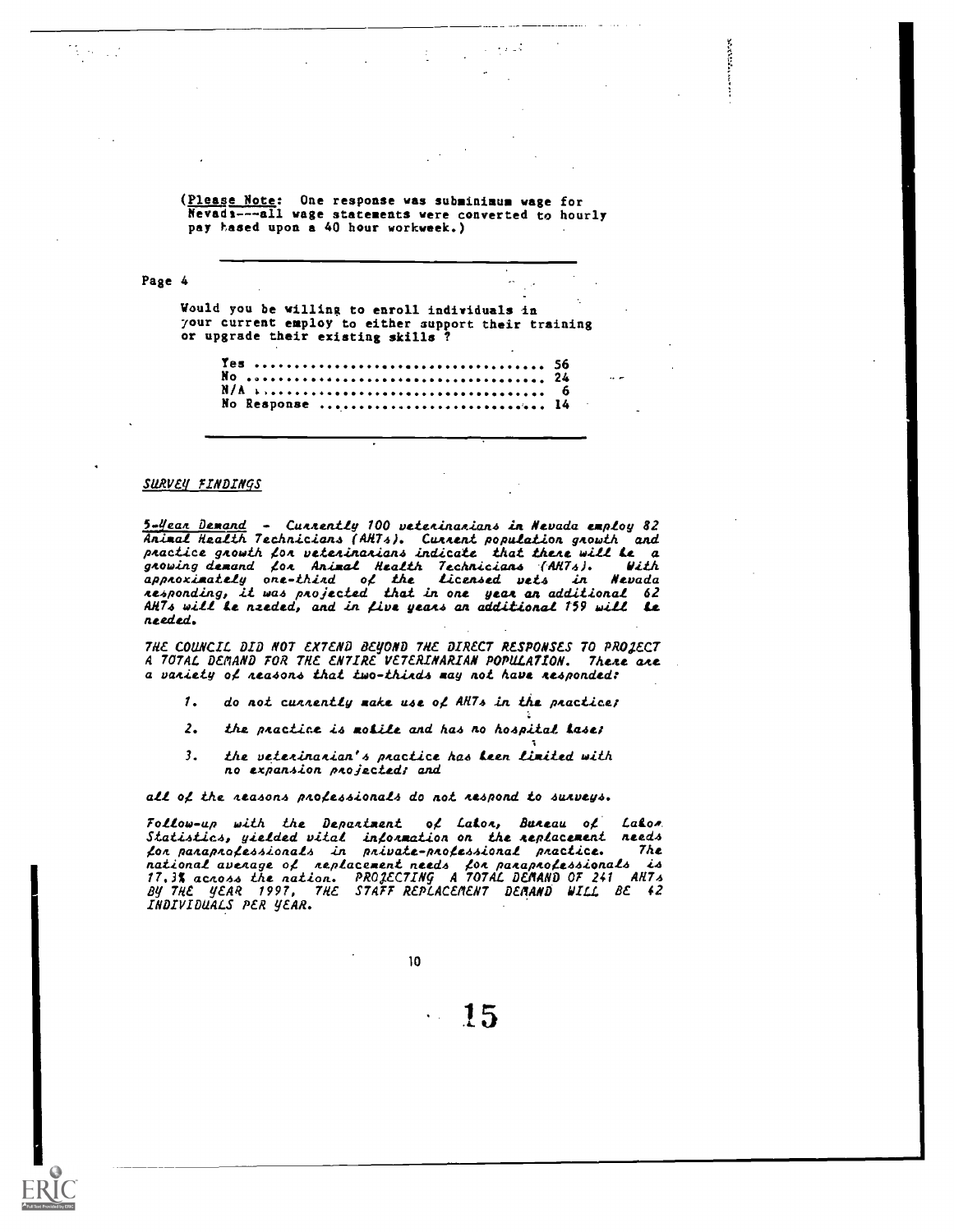BASED UPON A VERY CONSERVATIVE PROJECTION BY ONE-THIRD OF THE<br>VETERINARIANS IN NEVADA, <u>THE THREE-YEAR DEMAND WILL BE 267 (new</u> demand 201). BASED UPON THIS VERY CONSERVATIVE DEMAND PRO2EC7ION, THE INITIATION OF ANIMAL REALM TECHNICIAN PROGRAMS ARE WARRANTED.

<u>Skills And Knowledge Heeded For Programs</u> - Reported within the context of the sunvey summany ane competency statements considered critica**l to the t**raining of an Animal Health Technician. In addition to the la4ic pnognam content wank ondened, THE SURVEY RESPONDENTS RECOMMENDED INCLUDING THE STUDY OF ETHICS AND PROFESSIONALISM.

<u>Program Organization</u> - When asked if the training of AH7s 4hould include loth cla4.6noom and intennAhip, NINETY -EIGHT (98) OF ONE HUNDRED (100) VETERINARIANS FELT ART TRAINING SHOULD INCLUDE BOTH CLASSROOM INSTRUCTION AND INTERNSHIP. THE STATISTICAL ANALySIS OF RESPONSES 70 THE RA710 OF CLASSROOM TO INTERNSHIP IS REPORTED BELOW.

MOST COMMONLY OCCURRING RESPONSES:

75% CLASSROOM/25% INTERNSHIP 50% CLASSROOM/50% INTERNSHIP

MEDIAN RESPONSE:

67% CLASSROOM/33% INTERNSHIP

RELATIVE CALCULATED MEAN RESPONSE:

71% CLASSROOM/29% INTERNSHIP

Program Participation - When asked to participate in program  $overations$  and oaganization, the veteninanians nesponded as 4ollow4:

- 1. 87 WOULD PROVIDE INTERNSHIP SITES:
- 2. 78 WOULD-ENTER INTO A TRAINING AGREEMENT WITH THE ASSOCIATION AND A COMMUNITY COLLEGE TO PROVIDE INTERNSHIPS:
- 3. 54 WOULD PAY A MINIMUM WAGE 70 STUDENTS WHILE COMPLETING INTERNSHIP:
- 4. 22 WOULD SERVE ON AN ADVISORY BOARD 70 OVERSEE IMPLEMENTATION AND OPERATIONS; and
- 5. 56 WOULD BE WILLING 70 ENROLL THEIR CURRENT EMPLOYEES IN A PROGRAM.

11

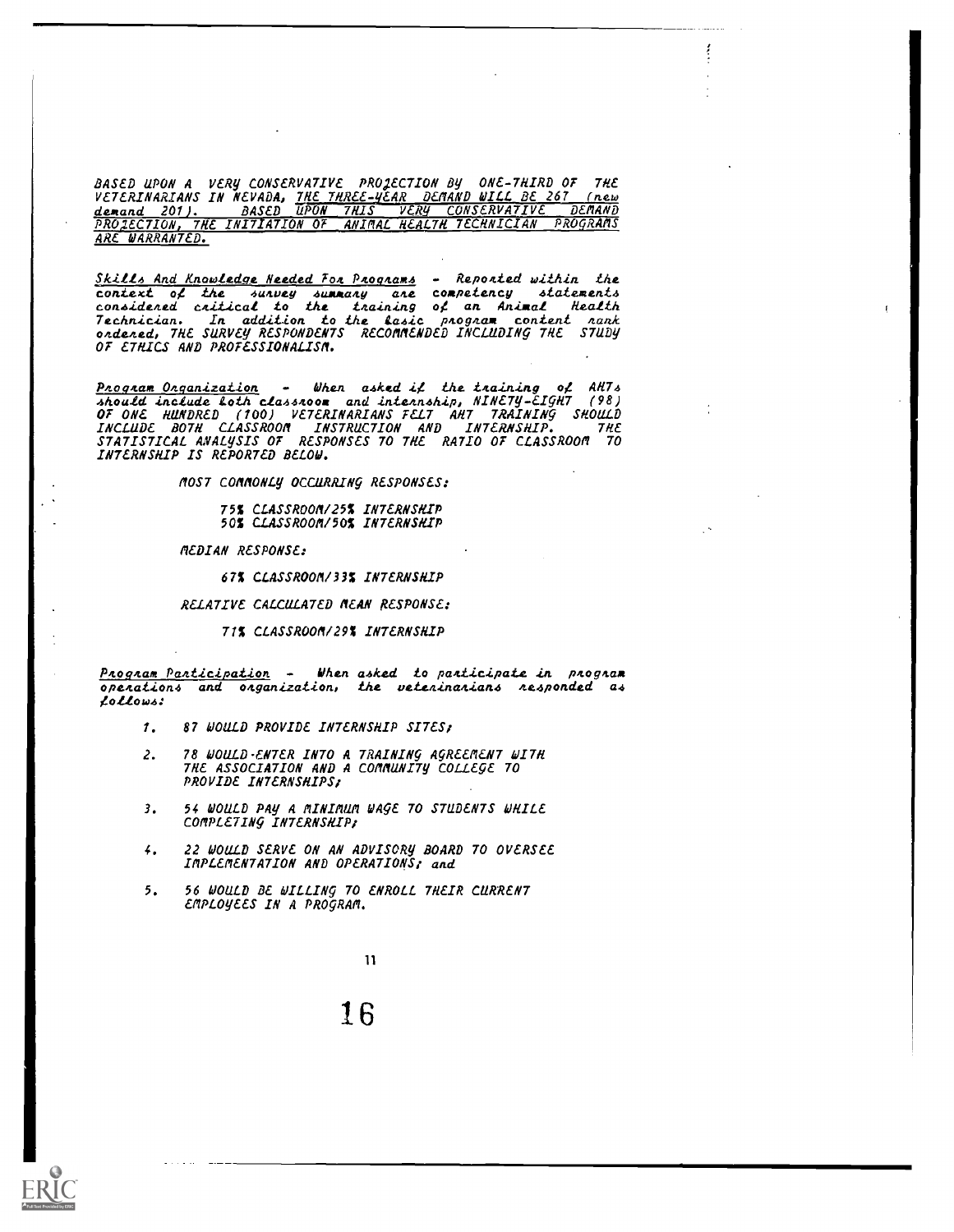Pay Range For Graduates - WHEN ASKED WHAT THEY WOULD BE WILLING 70 PAY gRADUATES, THE VETERINARIANS RESPOND& :S FOLLOWS:

| No Response 24 |  |
|----------------|--|

The wage responses are \_very typical of those received when discussing any "assistant" employee wage. Those responding at the higher levels reported making greater use of AHTs at this time. Like most programs, initial graduates would move towards those employens who pay the most. THOSE VETERINARIANS WHO WOULD VALUE ANT4 ON A PAR WITH FAST FOOD SERVICE EMPLOYEES, WILL NOT BE 'ABLE 70 MAINTAIN TRAINED STAFF. MORE THAN 0,7E -HALF OF The RESPONDENTS IDENTIFIED ENTRY mice gREATER THAN \$6'.85 PER HOUR.

#### RECOMMENDATIONS

## Recommendations To: THE STATE BOARD FOR OCCUPATIONAL EDUCATION AND UNIVERSITY BOARD OF REGENTS

THE STATE COUNCIL ON OCCUPATIONAL EDUCATION RECOMMENDS:

- AN EDUCATIONAL PARTNERSHIP, BE DEVELOPED BETWEEN THE UNIVERSITY BOARD OF REGENTS, STATE BOARD FOR OCCUPATIONAL EDUCATION, AND THE STATE BOARD OF VETERINARY MEDICAL EXAMINSERS WITH THE EXPRESS PURPOSE OF ESTABLISHING TWO CERTIFIED ANIMAL HEALTH TECHNICIAN PROGRAMS (ONE IN NORTHERN NEVADA AND ONE IN SOUTHERN NEVADA) WITHIN THE TECH-PREP MODEL;
- 2. TO THE STATE BOARD FOR OCCUPATIONAL EDUCATION AND THE UNIVERSITY BOARD OF REGENTS ADOPTION OF A MODEL ASSESSMENT PROCESS FOR THE ESTABLISHMENT OF A TECH-PREP.PROGRAM, AND THAT FUNDS BE SET ASIDE FROM ANY INCREASE IN FEDERAL ALLOTMENTS FOR TECH-PREP PROGRAMS TO ASSURE THAT AN ASSESSMENT IS COMPLETED PRIOR TO IMPLEMENTATION OF NEW TECH-PREP PROGRAMS.

Recommendations To: THE NEVADA STATE BOARD OF VETERINARY MEDICAL EXAMINERS

THE STATE COUNCIL ON OCCUPATIONAL EDUCATION RECOMMENDS:

THE ESTABLISHMENT OF AN EDUCATIONAL PARTNERSHIP WITH THE STATE BOARD FOR OCCUPATIONAL EDUCATION AND THE UNIVERSITY BOARD OF REGENTS WITH THE

12

17

 $\omega = 1/\omega$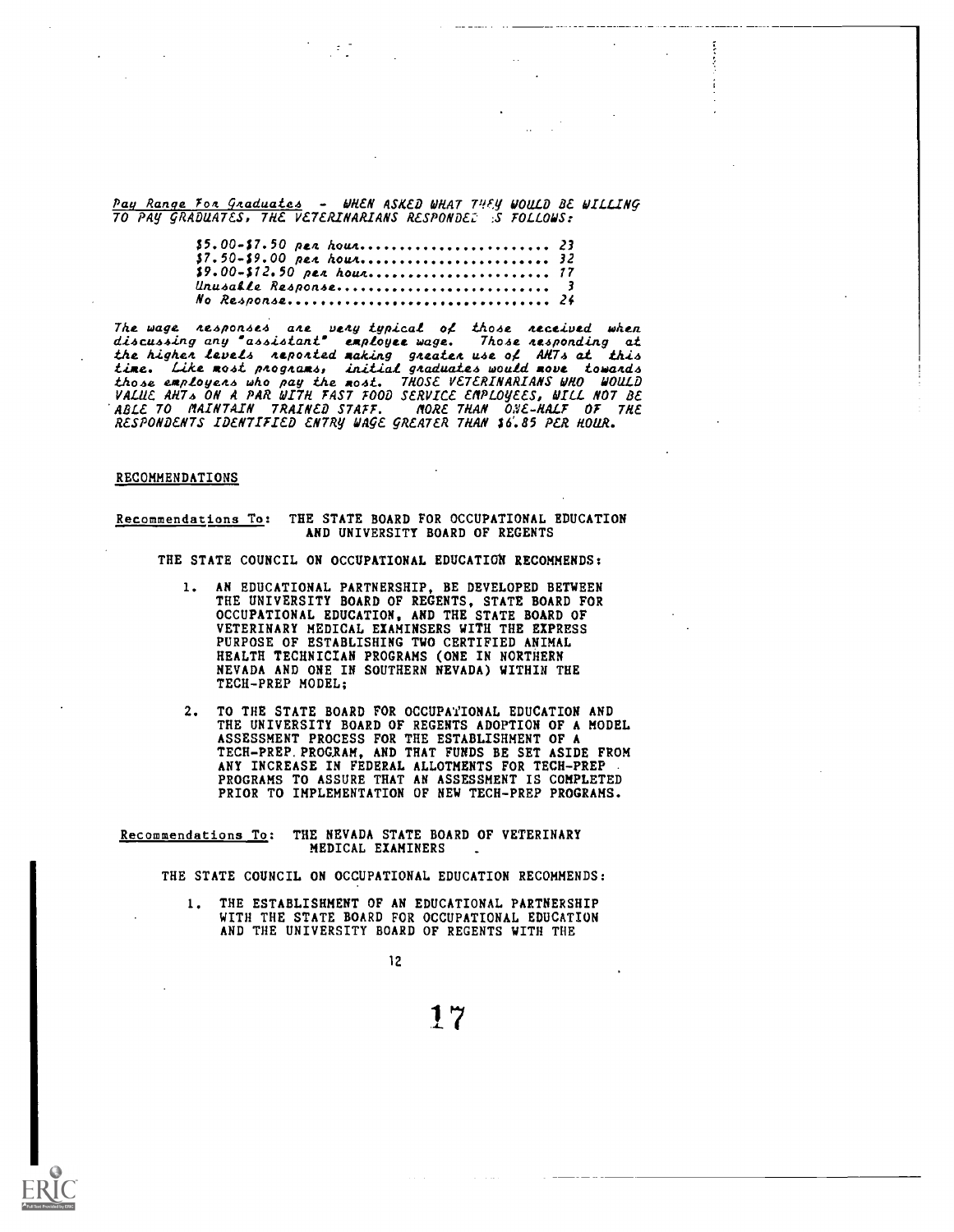EXPRESS PURPOSE OF ESTABLISHING TWO.CERTIFIED ANIMAL HEALTH TECHNICIAN PROGRAMS (ONE IN NORTHERN NEVADA AND ONE IN SOUTHERN NEVADA);

and a state

 $\alpha=1/2$ 

**Property** 

- 2. THAT A WAGE GUIDELINE FOR USE BY VETERINARIANS IN NEVADA BE DEVELOPED WHICH COVERS WAGES FOR ANIMAL HEALTH TECHNICIANS IN CLINICAL AND NON-CLINICAL SETTINGS; AND
- 3. SUPPORT THE EDUCATIONAL INSTITUTIONS IN THEIR APPOINTMENTS OF AN ADVISORY COMMITTEE COMPOSED OF VETERINARIANS, CERTIFIED HEALTH TECHNNICIANS, AND REPRESENTATIVES FROM THE EDUCATION COMMUNITY AVAILABLE TO ASSIST IN THE ESTABLISHMENT, OPERATIONS, AND EVALUATION OF ANIMAL HEALTH TECHNICIAN PROGRAMS.

 $\epsilon_{\rm m}$ 

 $\ddotsc$ 

÷

13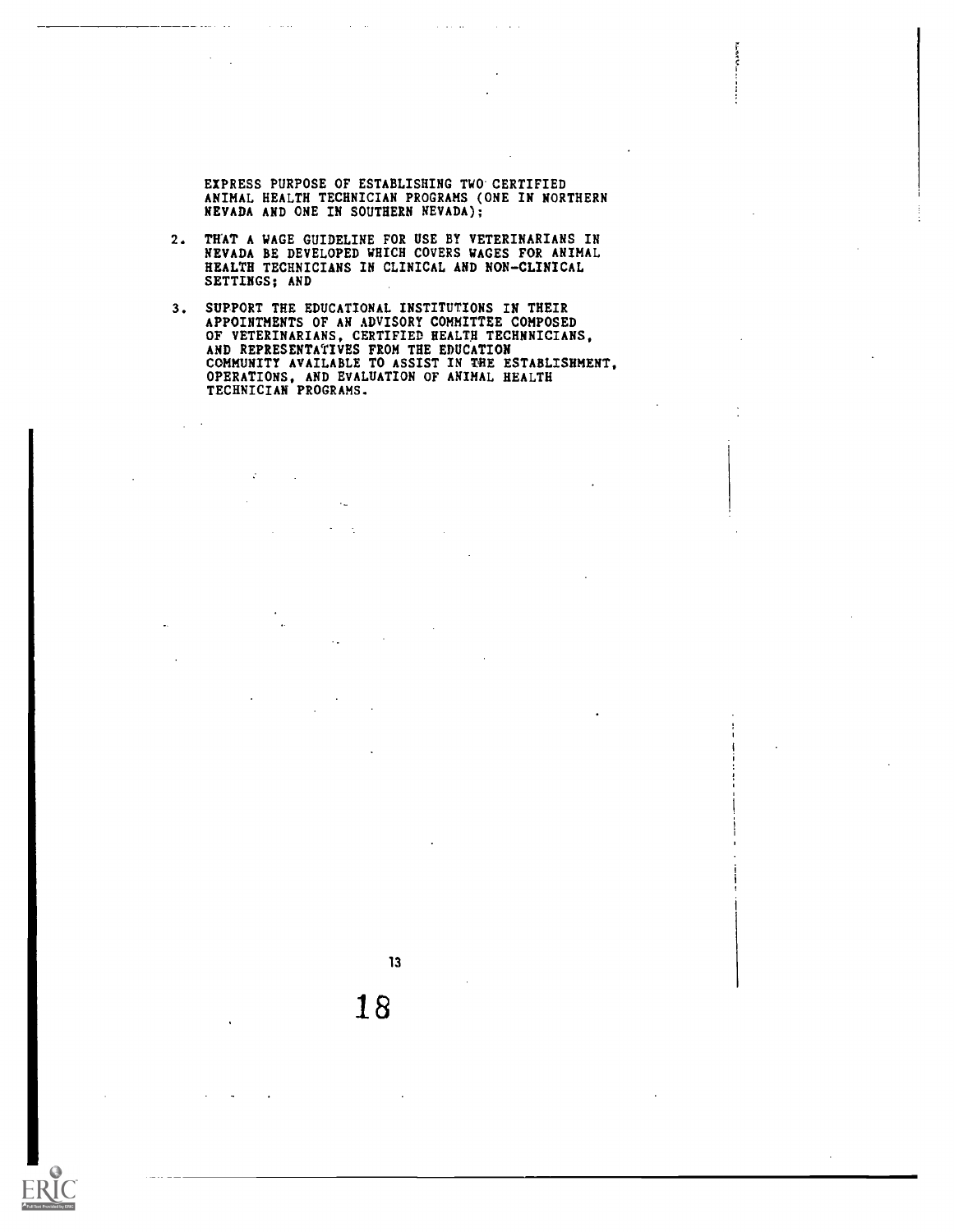# LIST OF APPENDIX  $\ddot{\phantom{a}}$

| Survey Cover Letter Appendix A                                           |  |
|--------------------------------------------------------------------------|--|
| Questionnaire on Animal Health<br>Technicians Need Assessment Appendix B |  |
| Completed Questionnaire Cover<br>Letter Appendix C                       |  |

 $14$   $19$ 

 $\frac{1}{4}$ 

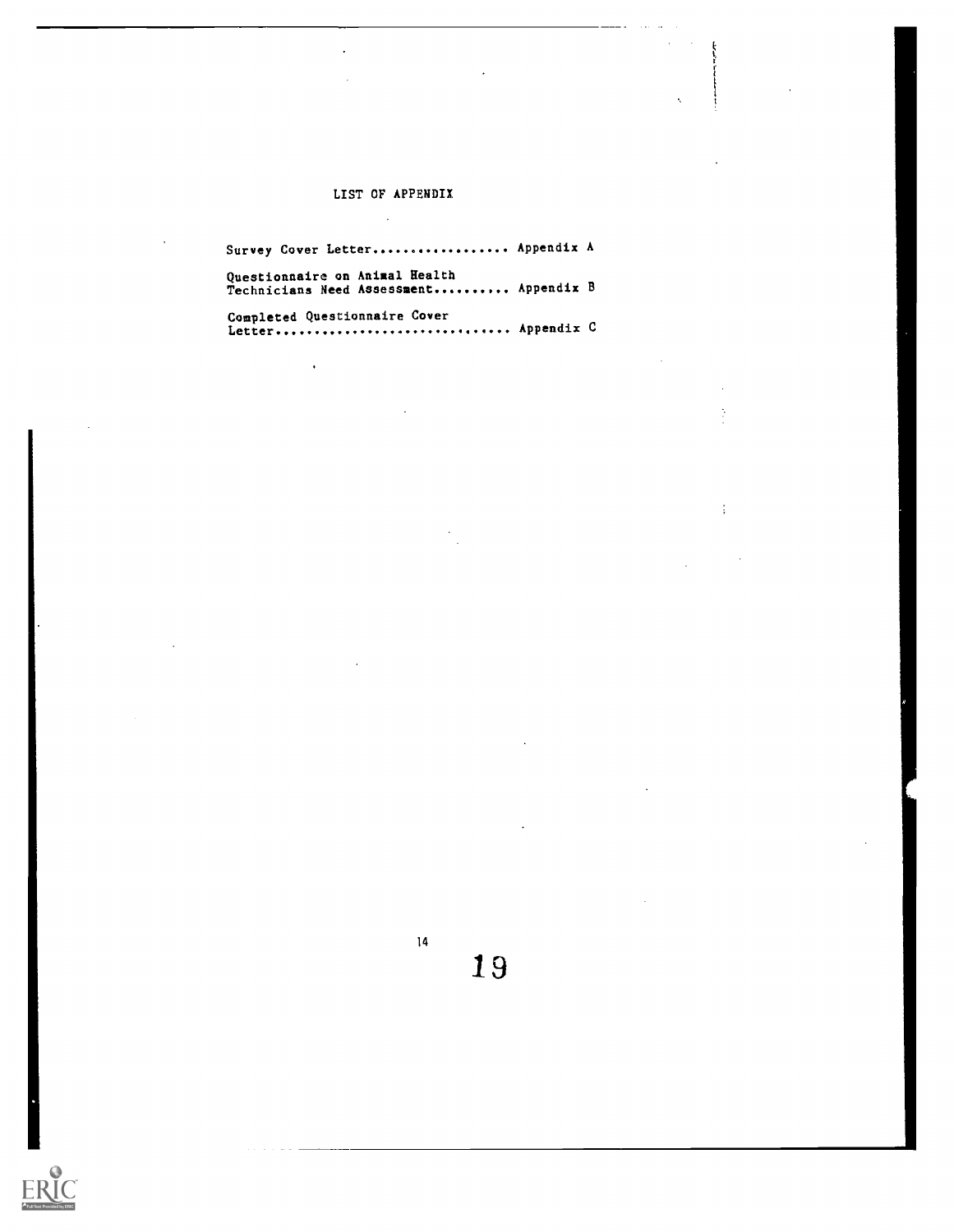APPENDIX A

. .

# STATE OF NEVADA BOARD OF VETERINARY MEDICAL EXAMINERS

1005 Terminal Way . Suite 246 . Reno, Nevada 89502

(702) 322-9422

Dear

The is joining with the Nevada Council on Occupational Education to assess the need for Animal Health Technicians in Nevada. Ultimately our goal would be to develop a joint venture with the Community College system in meeting the need for Animal Health Technicians.

Each day our state population increases. Today, Nevada is the fastest growing state in the West. With each family coxes the diversity of pets that we are now seeing in our practices. With an ever increasing population of.pets there vill inevitably be the problems of communicable disease resulting from density.

In many parts of the state, the sovesent of the equine industry from California to Nevada is strongly impacting our operations. The changing nature of the veterinarian industry in Nevada has prompted our efforts to assess the need for animal health technicians..

Please couplets the attached questionnaire responding as directed. When we have completed this survey, we will report our findings back to you.

Most sincerely,

15

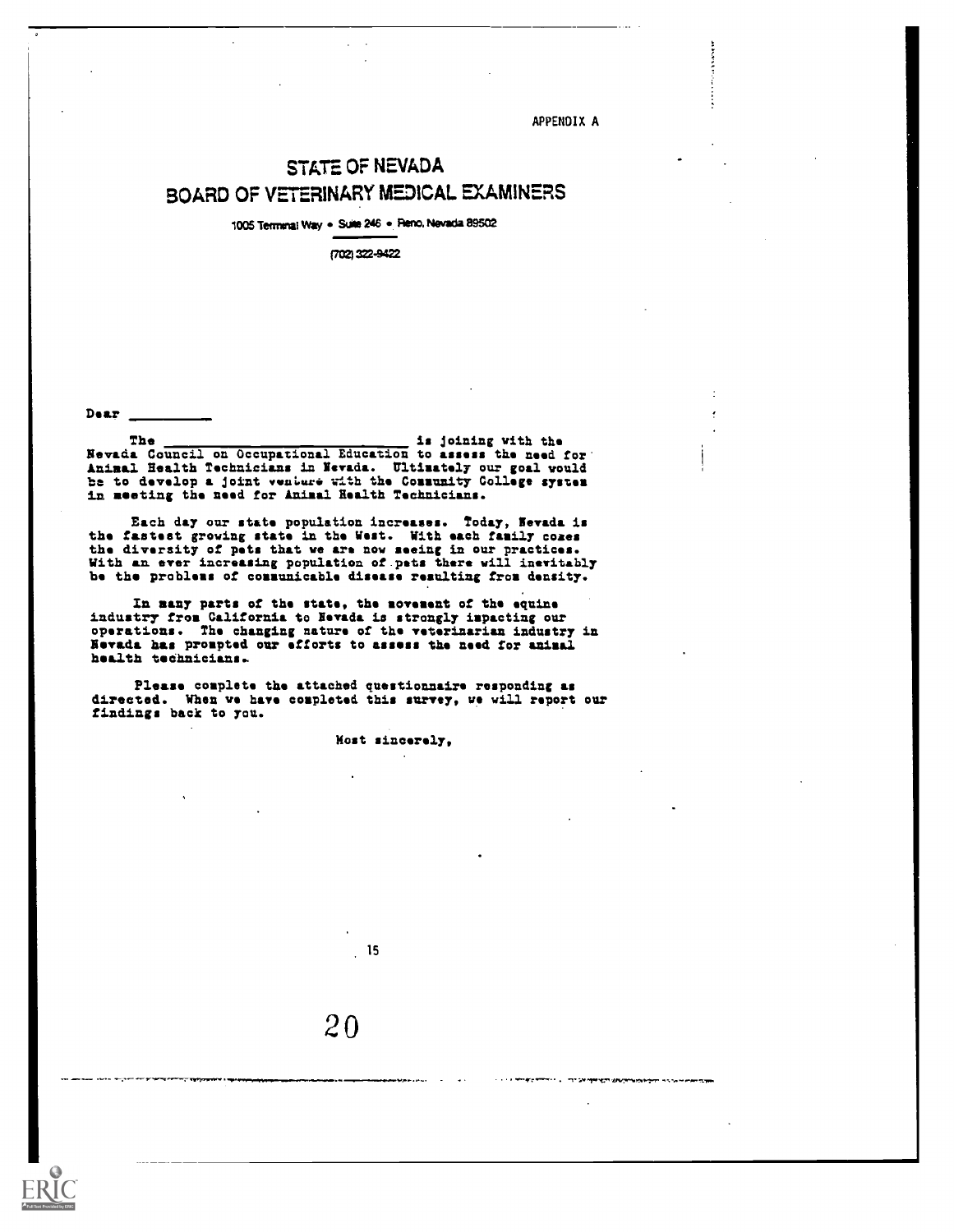**Barbara** 

#### QUESTIONNAIRE ON ANIMAL HEALTH TECHNICIANS

## NEED ASSESSMENT

| Directions: Please reapond to the following questions by |
|----------------------------------------------------------|
| identifying the number of trained individuals            |
| that fit each question.                                  |

- 1. How many Animal Health Technicians (ART) do you currently employ?
- 2. Given your current rate of client growth, how many ARTs will you need in

|    | <b>TRAP</b>  |  |
|----|--------------|--|
| э. | <b>TOATS</b> |  |
|    | ) Jears      |  |

Directions: Listed below are a series of skills and knowledge for your consideration. If you consider the skill very important, Circle 1; if you consider the skill important, Circle 2; if you consider the skill to be nice to have but not essential, Circle 3; if you consider the skill unimportant, Circle 4. The list of skills and knowledge provided is not intended to he comprehensive. Please list additional skills that are important or very important on the back of the questionnaire.

- <sup>1</sup> 2 3 4 Understanding of the principles of animal sanitation.
- <sup>1</sup> 2 3 4. Working knowledge of clinical sanitation.
- <sup>1</sup> 2 3 4 Working knowledge of disease transmittal.
- <sup>1</sup> 2 3 4 Working knowledge of clinical equipment maintenance.
- <sup>1</sup> 2 3'4 Working knowledge of clinical supplies control and record keeping.
- $1 2 3 4$  Understanding of commonly recurring husbandry practices for pets.
- 1 2 3 4 Understanding of commonly recurring husbandry practices for non-pets (i.e. horses, sheep, swine, cattle) populations.
- <sup>1</sup> 2 3 4 Working knowledge of a sterile environment and sterilization.

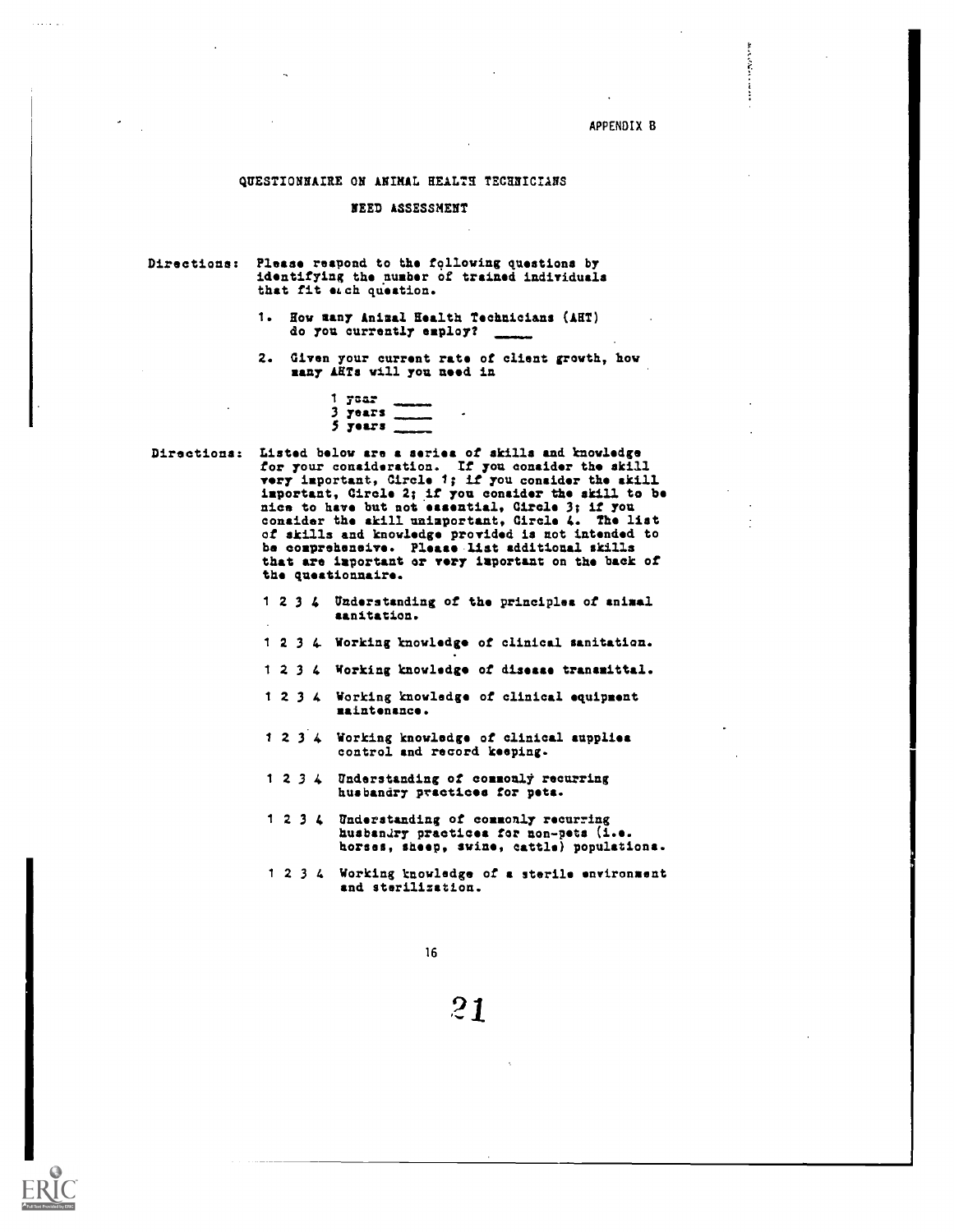|      | 1 2 3 4 Working knowledge of the metric system of<br>veights and measures.                                       |
|------|------------------------------------------------------------------------------------------------------------------|
| 1234 | Mathematic skills to the level of fraction<br>conversion to decimals and decimal<br>multiplication and division. |
| 1234 | Ability to listen to technical<br>instructions, question misunderstanding and<br>execute instructions.           |
| 1234 | Functional use of commonly used terms in<br>veterinary medicine.                                                 |
| 1234 | Understanding of common office procedures.                                                                       |
|      | 1 2 3 4 Working knowledge of animal health record<br>keeping principles and practices.                           |
|      | 1 2 3 4 Understanding of contaminated waste<br>materials disposal.                                               |
|      | 1 2 3 4 Working knowledge of animal confinement<br>principles.                                                   |
|      | 1 2 3 4 Working knowledge of operating room<br>procedures.                                                       |
|      | 1 2 3 4 Working knowledge of operating room<br>assistance.                                                       |
|      | 1 2 3 4 Reading and comprehension level of at least<br>the 12th grade.                                           |
|      | 1 2 3 4 Personal grooming and public image.                                                                      |
|      | 1 2 3 4 A working knowledge of public contact in a<br>clinical and nonclinical setting.                          |
| 1234 | A working reference for becoming a member<br>of a work team.                                                     |
| 1234 | Understanding state and federal laws<br>relating to the responsibilities of an AHT.                              |
| 1234 | Data input and retrieval skills level on<br>commonly used computer equipment.                                    |
|      | 1 2 3 4 Care and maintenance of x-ray equipment and<br>POOR.                                                     |
|      | 1 2 3 4 Working knowledge of specimen preservation.                                                              |
|      |                                                                                                                  |
|      | 17                                                                                                               |

 $\epsilon$ 

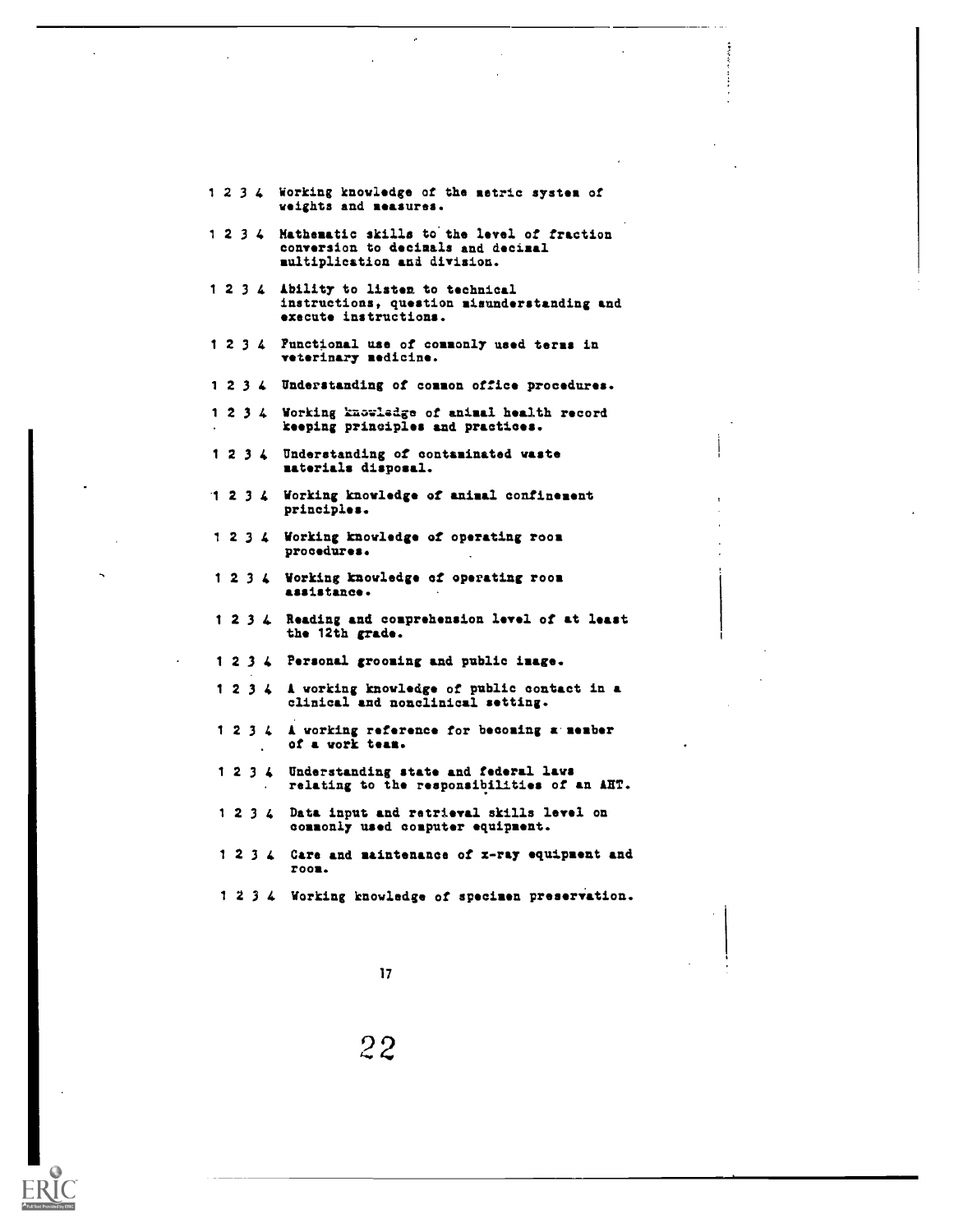- <sup>1</sup> 2 3 4 Working knowledge of specimen labeling and records.
- <sup>1</sup> 2 3 4 Understanding of basic chemistry as related to the animal industry.
- <sup>1</sup> 2 3 4 Working knowledge of laboratory animal maintenance and care.
- <sup>1</sup> 2 3 4 Understanding the basics of animal nutrition.
- Notation: Please list any skills or knowledge you feel are important or very important for an Animal Health Technician to know which have not been included.
- Directions: Please respond to the following questions as appropriate to the topic.
	- 1. Should the training of. AHTs include both classroom and internship (clinical/field) experiences. Yes \_\_\_\_\_ No\_
	- 2. If you believe that ANT training should include internships, what should be the ratio of classroom to internship?<br> **X** Classroom **7** Internship  $\overline{\phantom{a}}$  Classroom  $\overline{\phantom{a}}$
	- 3. Now many hours should be included in an AHT training program? \_\_\_\_\_\_\_\_\_\_\_hours
	- 4. Which is more important in the training process (mark one)?<br>
	Internship Classroom instruction
	- 5. If an ANT training program were established within a reasonable distance of your practice:
		- a. would you agree to serve as an internship provider? Ies 1998
		- b. would you enter into a training agreement with the Association and Community College which described the experiences you would<br>provide to the student? Tes No provide to the student? Yes No
		- c. would you agree to pay the student in training a minimum wage during the practical experience? Yes No

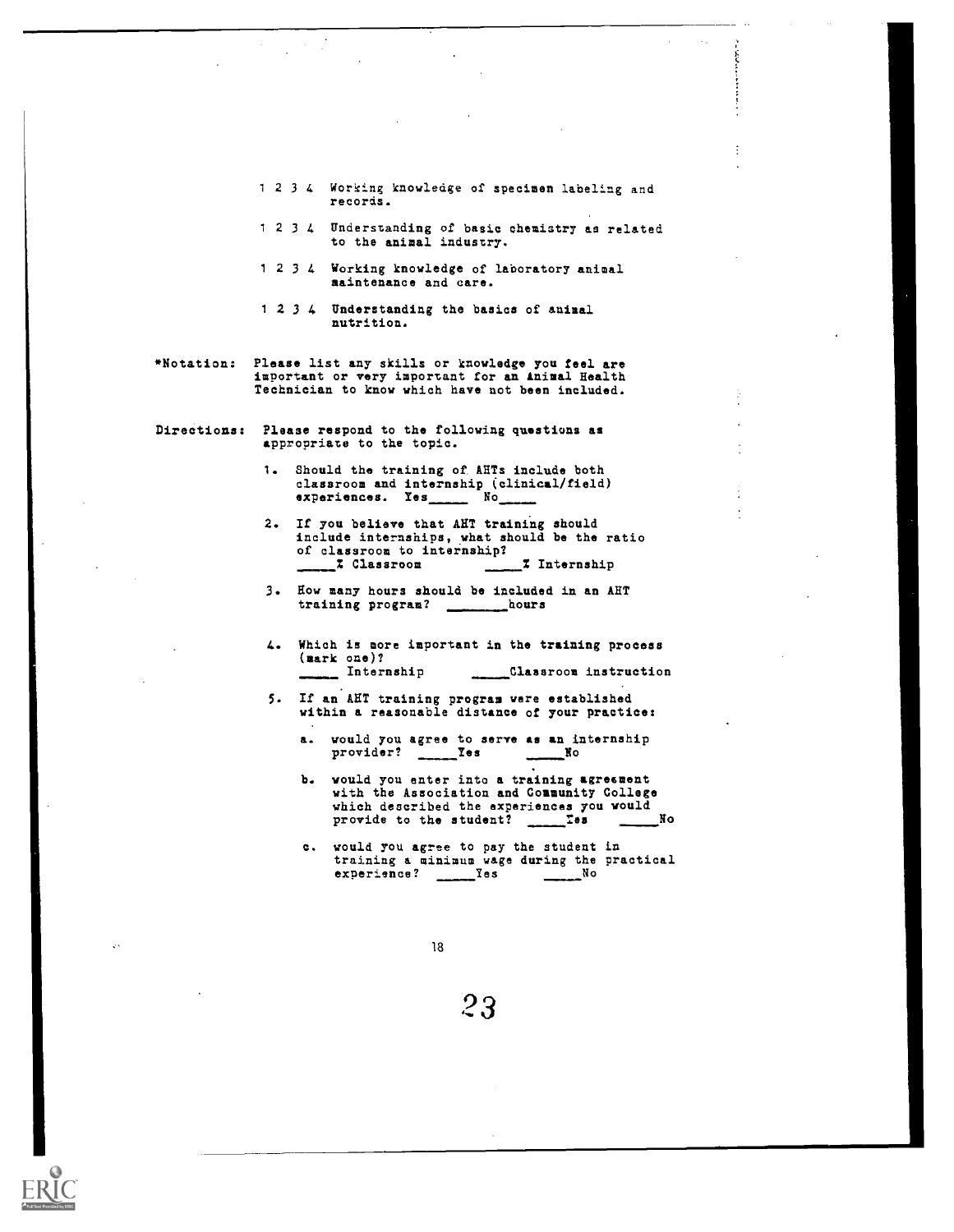|                           |                                                                                                                                                                                                            | i<br>I |
|---------------------------|------------------------------------------------------------------------------------------------------------------------------------------------------------------------------------------------------------|--------|
|                           |                                                                                                                                                                                                            |        |
|                           |                                                                                                                                                                                                            |        |
|                           | d. would you be willing to serve on an advisory<br>board which would oversee the implementation<br>and operations of an AHT program?<br>$\mathbf{Y}$ ès<br>$\overline{\mathbf{N}}$ $\overline{\mathbf{O}}$ |        |
|                           | 6. Given that the Association helps to establish an<br>AHT program, what would you be willing to pay a<br>graduate (respond to one timeframe)?                                                             |        |
|                           | annual                                                                                                                                                                                                     |        |
|                           | 7. Would you be willing to enroll individuals in<br>your current employ to either aupport their<br>training or upgrade their existing skills?<br>$\sqrt{100}$<br>$\overline{\mathbf{a}}$                   |        |
|                           |                                                                                                                                                                                                            |        |
|                           | Name of Individual Completing Survey                                                                                                                                                                       |        |
|                           |                                                                                                                                                                                                            |        |
|                           |                                                                                                                                                                                                            |        |
|                           |                                                                                                                                                                                                            |        |
|                           |                                                                                                                                                                                                            |        |
| Street or Mailing Address |                                                                                                                                                                                                            |        |
| $\cdot$<br>$G1t$ y        | 21p<br>State                                                                                                                                                                                               |        |
|                           |                                                                                                                                                                                                            |        |
|                           |                                                                                                                                                                                                            |        |
| Mailing Address           | $\bar{z}$                                                                                                                                                                                                  |        |
|                           |                                                                                                                                                                                                            |        |
|                           |                                                                                                                                                                                                            |        |
|                           |                                                                                                                                                                                                            |        |
|                           |                                                                                                                                                                                                            |        |
|                           |                                                                                                                                                                                                            |        |
|                           | 19                                                                                                                                                                                                         |        |
|                           | 24                                                                                                                                                                                                         |        |
|                           |                                                                                                                                                                                                            |        |
|                           |                                                                                                                                                                                                            |        |

 $\tau$  ,  $\tau$ 

 $\sim$   $\sim$ 

 $\sim$   $\sim$ 

ERIC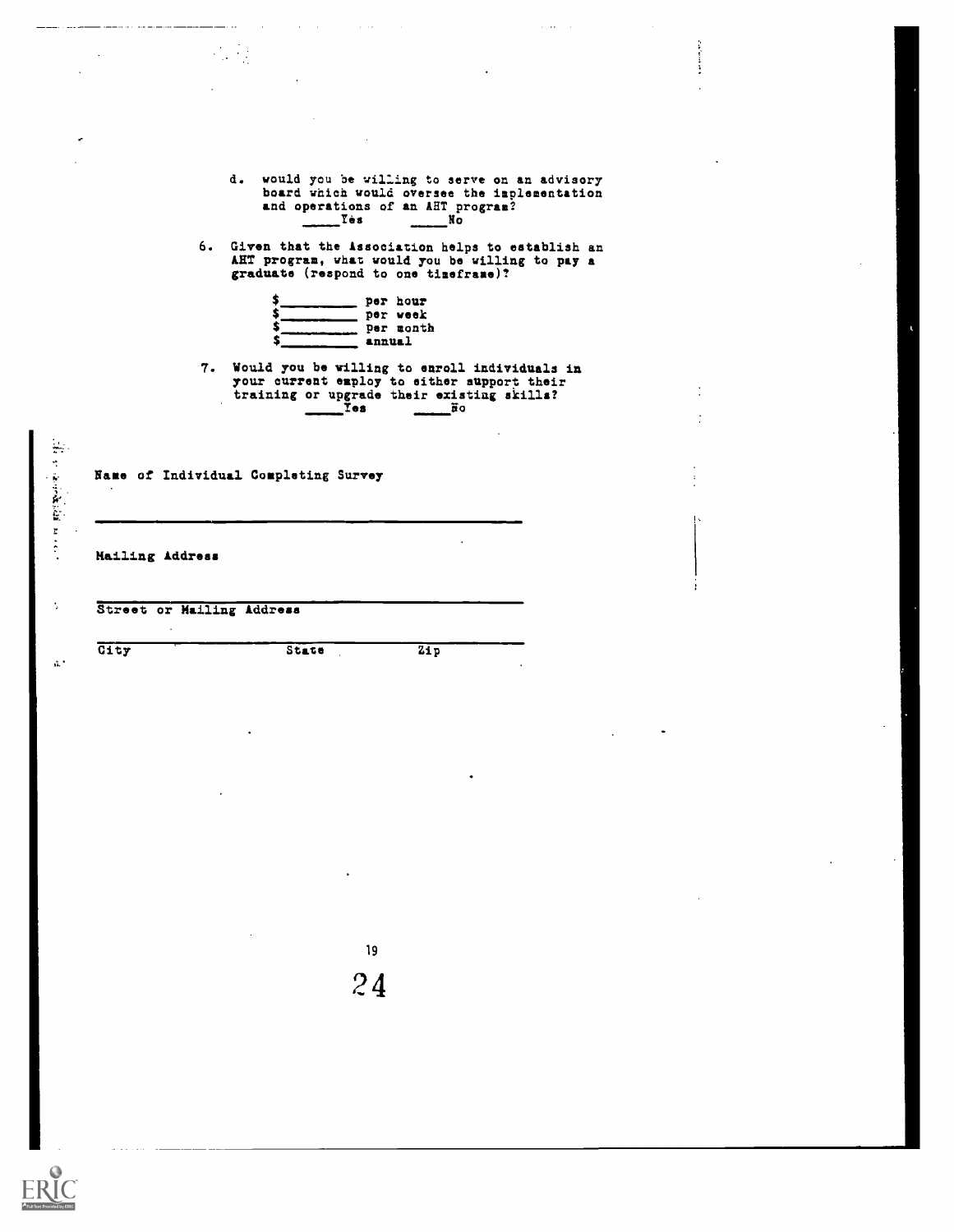APPENDIX C

 $\frac{1}{2}$ 

# STATE OF NEVADA BOARD OF VETERINARY MEDICAL EXAMINERS

1005 Terminal Way . Suite 246 . Reno, Nevada 89502

17021 322-9422

AUGUST 2, 1992

TO: DR. GORRINDO

FROM: REENIE E. WHITNEY

SUBJECT: AHT ASSESSMENT QUESTIONNAIRE

EIGHTY-TWO COMPLETED QUESTIONNAIRES HAVE BEEN MAILED TO YOU UNDER SEPARATE COVER THIS DATE. RESPONDENTS HAVE TILL WEDNESDAY TO GET THESE IN, BUT HERE IS A BRIEF REVIEW OF RESULTS SO FAR:

YES, THERE IS A DEFINITE NEED FOR AHT'S IN NEVADA! EIGHTY TWO RESPONDENTS REPORT A TOTAL OF 55 LICENSED TECHNICIANS WORKING FOR THEM (ONE REPORTS HAVING 2 NON-LICENSED TECHNICIANS). SINCE WE ONLY HAVE 33 NEVADA LICENSED ANIMAL TECHNICIANS CURRENTLY, TWENTY-FOUR OF THESE MUST ALSO BE NON-LICENSED.

DOCTORS RESPONDING FELT THEY WILL BE NEEDING AN ADDITIONAL 136 ANIMAL TECHNICIANS IN THE NEXT FEW YEARS; MOST WILL BE NEEDED WITHIN 3 YEARS.

MOST THE DOCTORS RESPONDING FELT ALL SKILLS LISTED WERE IMPORTANT EXCEPT 7 -9 - 26 - 28 & 29. (I NUMBERED THE 'SKILLS' QUESTIONS FOR REFERENCE.) DOCTORS ADDED ETHICS AND PROFESSIONISM TO NECESSARY SKILLS REQUIRED.

PAGE 3, QUESTION 2: RESPONDENTS WERE SPLIT ON THE AHT TRAINING RATIO OF CLASSROOM AND INTERNSHIP WITH THE MAJORITY STATING EITHER 75% CLASSROOM TO 25% INTERNSHIP; OR 50/50.

PAGE 3, QUESTION 3 SHOULD BE ELIMINATED, OR CLARIFIED: RESPONDENTS WERE CONFUSED BETWEEN TOTAL CURRICULUM HOURS VERSUS INTERNSHIP. AND EVEN CONTINUING EDUCATION .HOURS. THEREFORE. RESPONSES RANGED FROM 25 CREDITS TO.800 HOURS. WILD! MANY ANSWERED, 'TWO YEARS OF COLLEGE OR BETWEEN 500 AND 800 HOURS' FOR A TRAINING PROGRAM.

WITH VERY LITTLE EXCEPTION THE PAY SCALE SUGGESTED FOR AHT GRADUATES WAS S6 - S8/HOUR. CONSIDERING THE BOARD'S CURRENT EDUCATIONAL REQUIREMENTS. THIS PAY APPEARS LOW TO ME: WE HAD SEVERAL RESPOND AT \$5 AND S6/HR, AND THREE RESPOND IN THE \$8 - \$12/HR RANGE.

MOST RESPONDENTS AGREE TO BE INTERNSHIP PROVIDERS, AND ARE WILLING TO ENTER INTO A TRAINING AGREEMENT WITH THE COLLEGE. FIFTEEN ARE



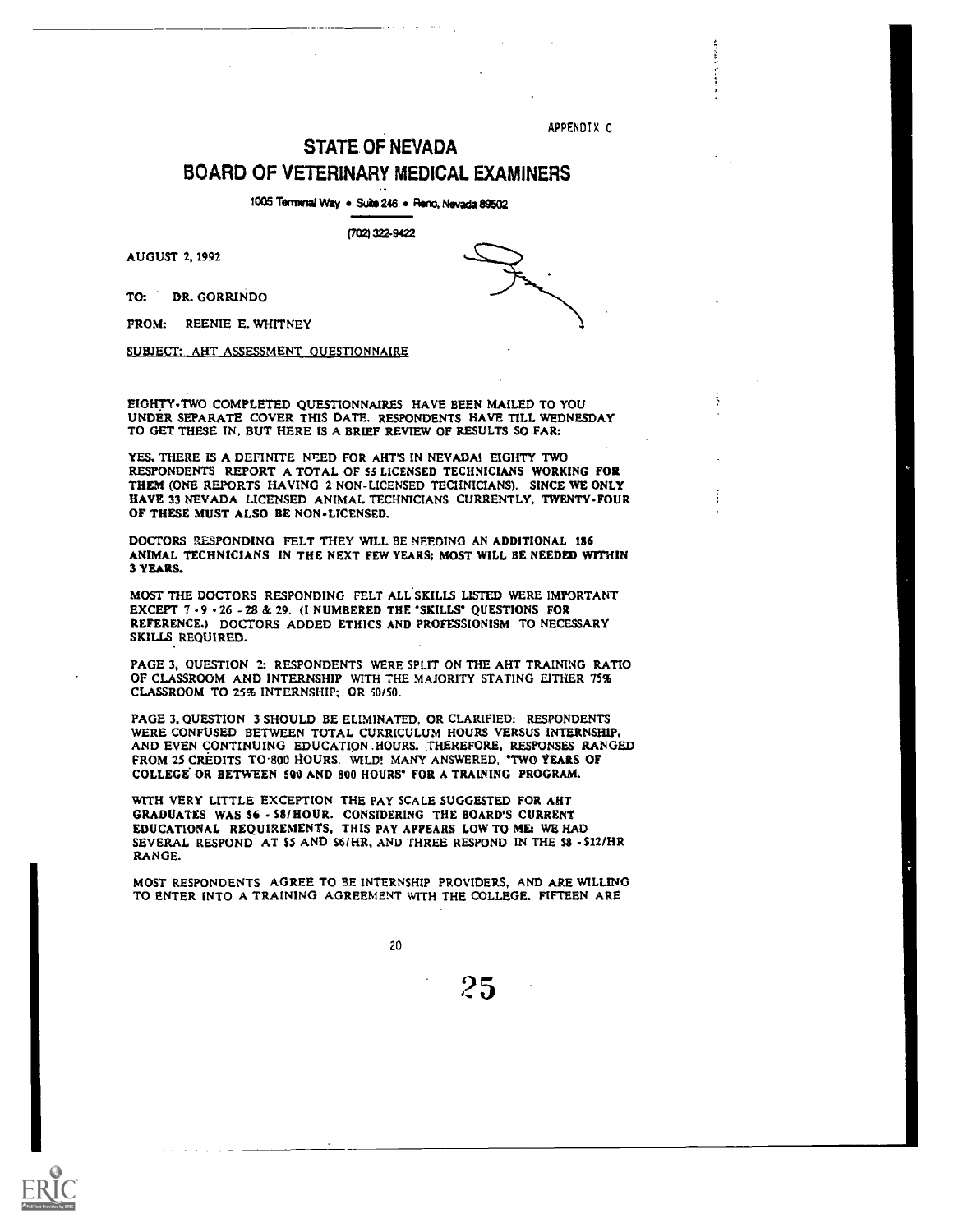## PAGE 2/AHT QUESTIONNAIRE

EVEN WILLING TO SERVE ON AN ADVISORY BOARD, AND MOST RESPONDED THEY ARE WILLING TO ENROLL INDIVIDUALS, CURRENTLY IN THEIR EMPLOY, TO UPGRADE THEIR SKILLS.

**ANGER DE** 

 $\ddot{\cdot}$ 

ţ.

OF THE DOCTORS RESPONDING TO ENTER INTO A "TRAINING AGREEMENT' FOR THE PROPOSED AHT PROGRAM, MOST ARE WILLING TO PAY: SEVEN STATE THEY WILL NOT PAY.

21

26

I HOPE THIS BRIEF REVIEW IS OF SOME ASSISTANCE.

CC: H. T. TRIMMER, PRESIDENT THE BOARD

 $\mathbb{R}^d$ 

÷,

 $\mathcal{L}^{\text{in}}(\mathcal{L})$